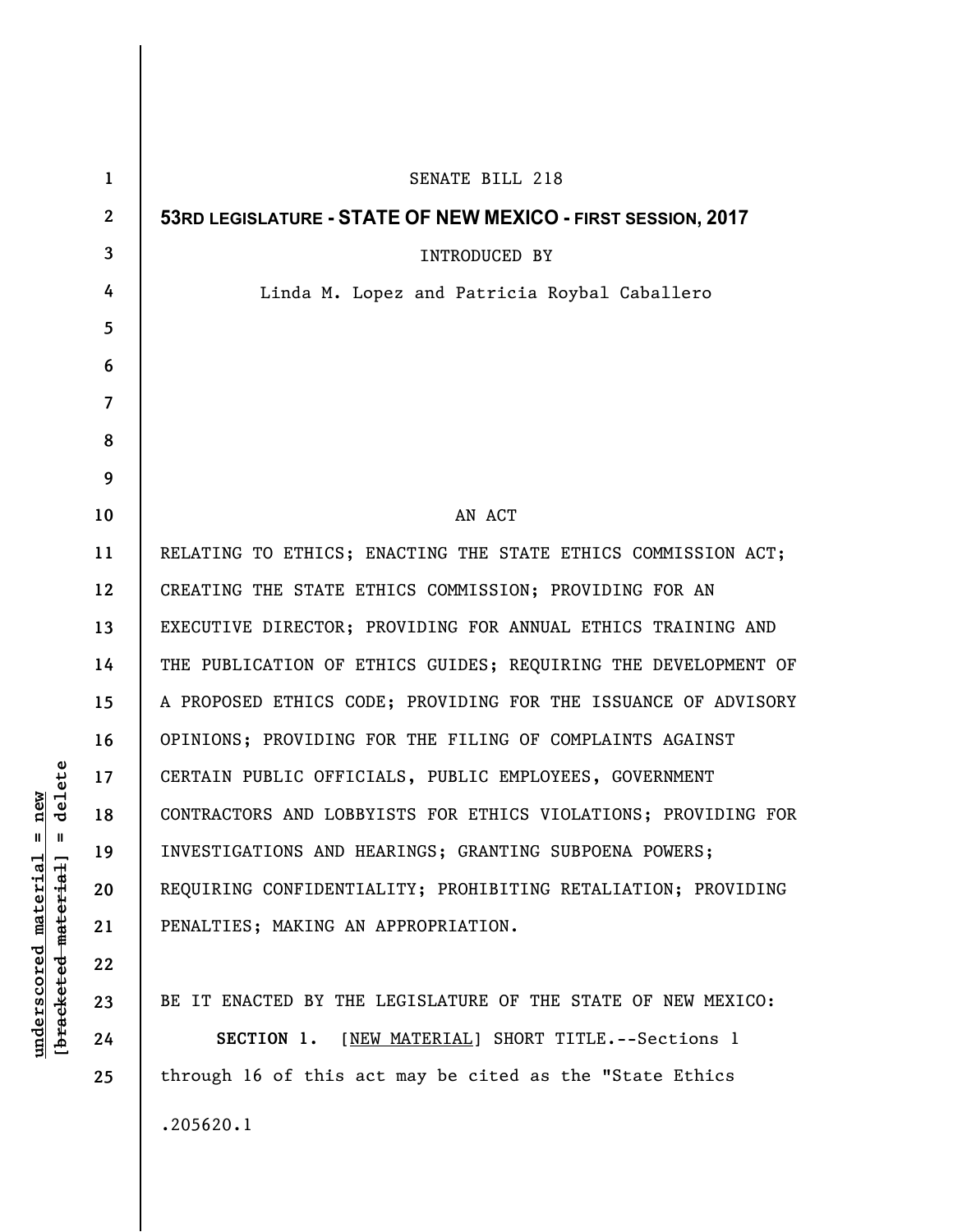**1**  Commission Act".

**2 3 SECTION 2.** [NEW MATERIAL] DEFINITIONS.--As used in the State Ethics Commission Act:

**4 5 6 7 8 9**  A. "adjunct agency" means an agency, board, commission, office or other instrumentality, not assigned to an elected constitutional officer, that is excluded from any direct or administrative attachment to a department and that retains policymaking and administrative autonomy separate from any other agency of state government;

B. "commission" means the state ethics commission; C. "commissioner" means a member of the commission; D. "complainant" means a person who files an ethics complaint with the commission;

E. "director" means the executive director of the commission;

F. "ethics violation" means an action that is a violation of the Gift Act; the Governmental Conduct Act; the Procurement Code; the Lobbyist Regulation Act; the Financial Disclosure Act; the Voter Action Act; Chapter 1, Article 19 NMSA 1978, including the Campaign Reporting Act; or any code of ethics adopted pursuant to those laws or Section 5 of the State Ethics Commission Act;

G. "government contractor" means a person who has a contract with a public agency or who has submitted a competitive sealed proposal or competitive sealed bid for a

 $- 2 -$ 

.205620.1

 $\frac{1}{2}$  intereted material = delete **[bracketed material] = delete**  $underscored material = new$ **underscored material = new**

**10** 

**11** 

**12** 

**13** 

**14** 

**15** 

**16** 

**17** 

**18** 

**19** 

**20** 

**21** 

**22** 

**23** 

**24**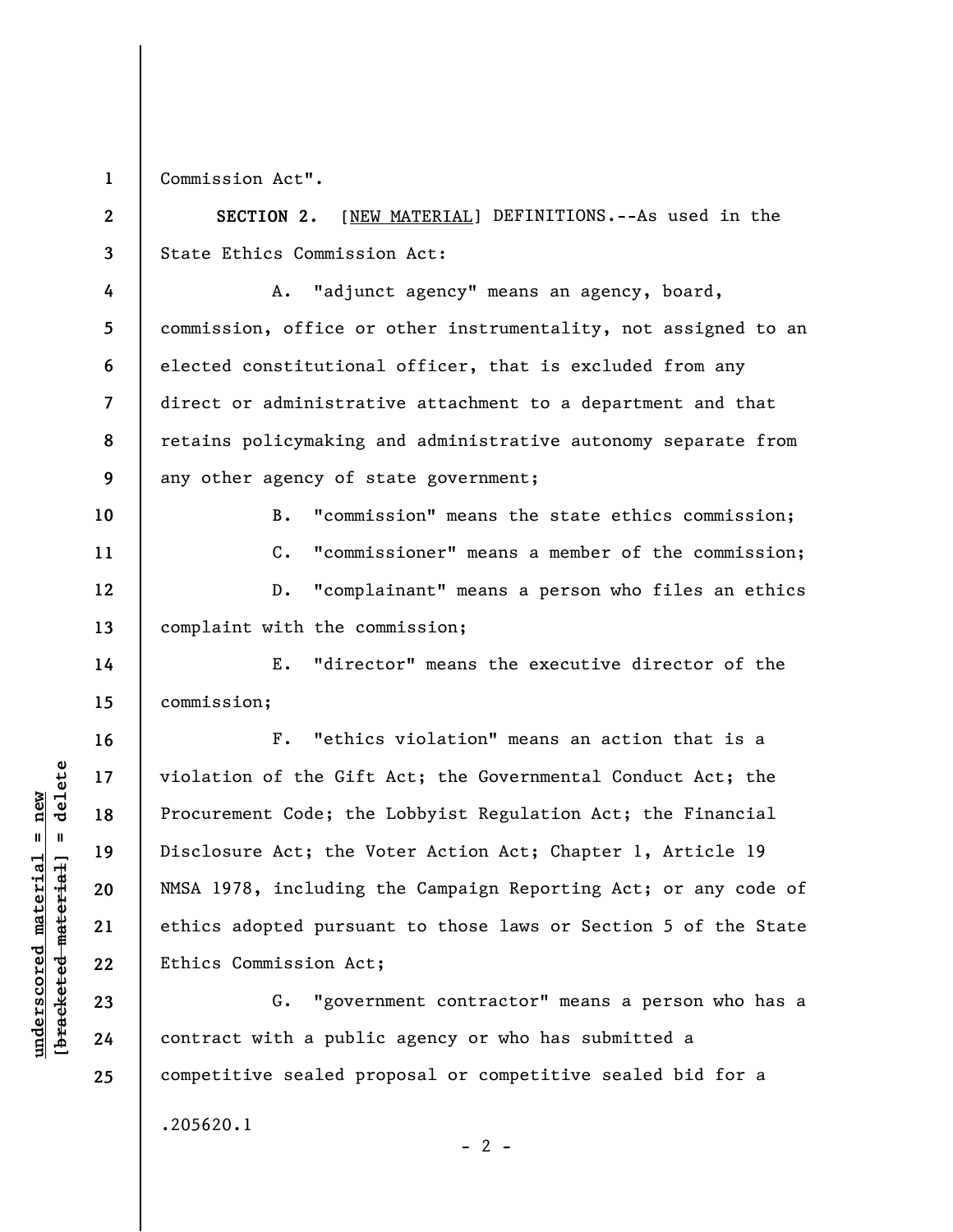**1**  contract with a public agency;

**2 3**  H. "legislative body" means the house of representatives or the senate;

I. "lobbying" means attempting to influence:

**5 6 7 8 9**  (1) a decision related to any matter to be considered or being considered by the legislative branch of state government or any legislative committee or to any legislative matter requiring action by the governor or awaiting action by the governor; or

(2) an official action;

J. "lobbyist" means a person who is compensated for the specific purpose of lobbying; who is designated by an interest group or organization to represent it on a substantial or regular basis for the purpose of lobbying; or who, in the course of the person's employment, is engaged in lobbying on a substantial or regular basis. "Lobbyist" does not include:

(1) a person who appears on the person's own behalf in connection with legislation or an official action;

(2) an elected or appointed officer of the state, a political subdivision of the state or an Indian nation, tribe or pueblo who is acting in the officer's official capacity;

(3) a state employee or an employee of a political subdivision of the state, specifically designated by an elected or appointed officer, who appears before a .205620.1

 $-3 -$ 

**4** 

**10** 

**11** 

**12** 

**13** 

**14** 

**15** 

**16** 

**17** 

**18** 

**19** 

**20** 

**21** 

**22** 

**23** 

**24**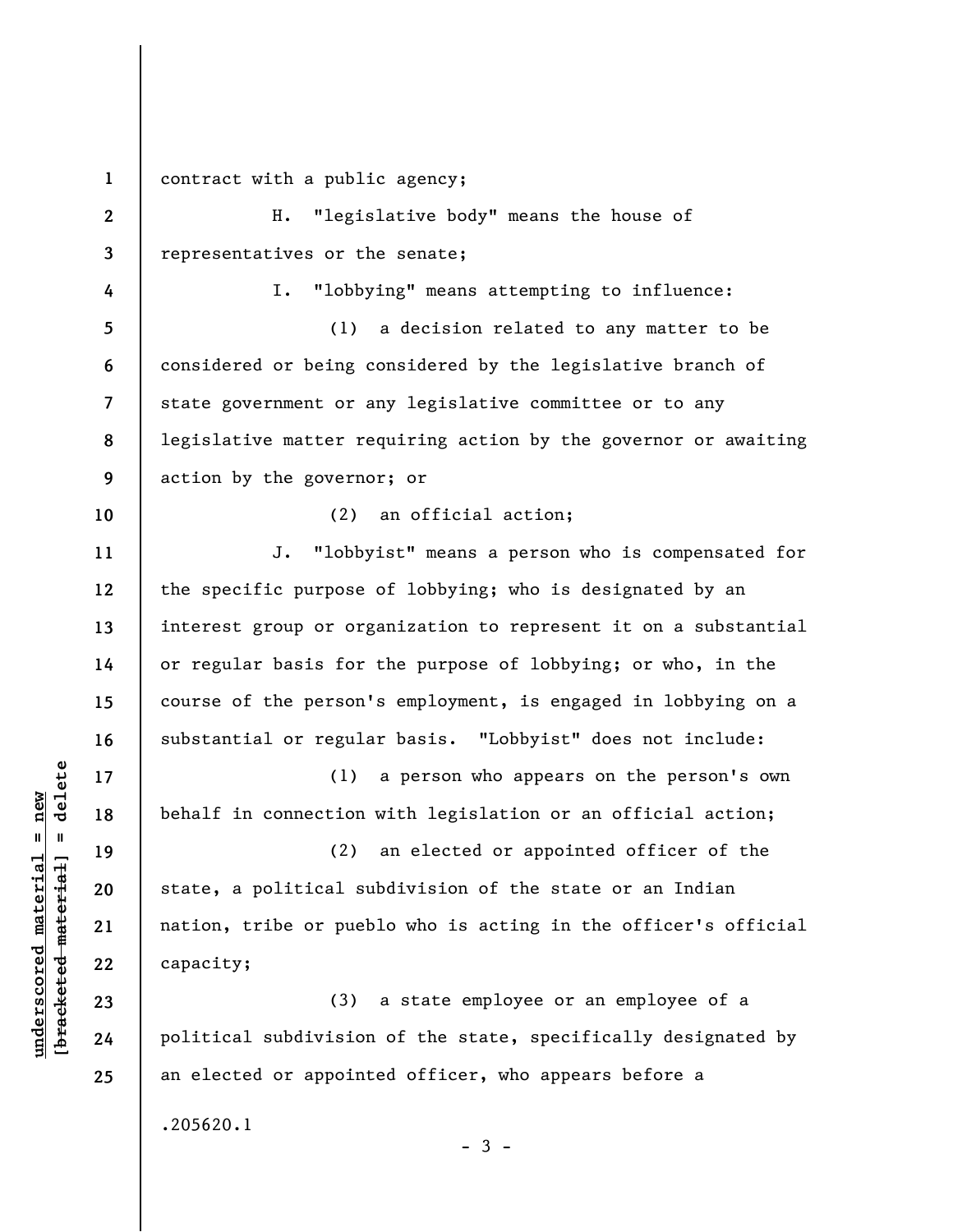**1 2 3 4 5 6 7 8 9 10 11 12 13 14 15 16 17 18 19 20 21 22 23 24 25**  legislative committee or in a rulemaking proceeding only to explain the effect of legislation or a rule on that employee's agency or political subdivision; provided that the elected or appointed officer files the designation with the secretary of state and makes it available for public inspection; (4) a designated member of the staff of an elected public official; provided that the elected official files the designation with the secretary of state and makes it available for public inspection; (5) a legislator or legislative staff member; (6) a witness called by a legislative committee or administrative agency to appear before it in connection with legislation or an official action; (7) a person who provides only oral or written public testimony in connection with a legislative committee or in a rulemaking proceeding and whose name and the interest on behalf of which the person testifies have been clearly and publicly identified; or (8) a publisher, owner or employee of the news media while gathering or disseminating news or editorial comment to the general public in the ordinary course of business; K. "official action" means a decision, action or nonaction of a public official or public agency in a rulemaking or other matter, except an adjudicatory proceeding; .205620.1 - 4 -

 $\frac{1}{2}$  of  $\frac{1}{2}$  and  $\frac{1}{2}$  and  $\frac{1}{2}$  and  $\frac{1}{2}$  and  $\frac{1}{2}$  and  $\frac{1}{2}$  and  $\frac{1}{2}$  and  $\frac{1}{2}$  and  $\frac{1}{2}$  and  $\frac{1}{2}$  and  $\frac{1}{2}$  and  $\frac{1}{2}$  and  $\frac{1}{2}$  and  $\frac{1}{2}$  and  $\frac{1}{2}$  an **[bracketed material] = delete**  $underscored material = new$ **underscored material = new**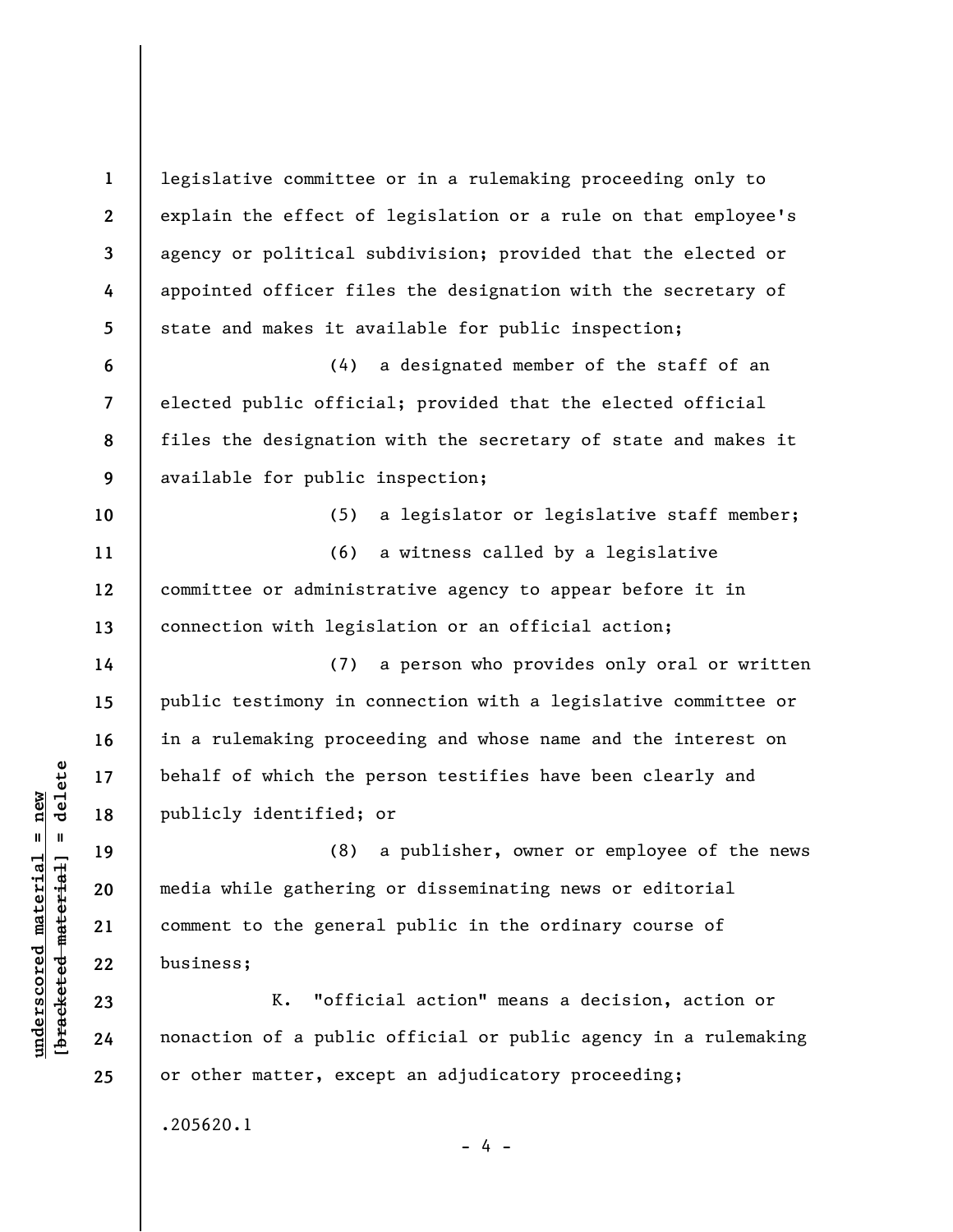L. "political party" means a political party that has complied with the provisions of Section 1-7-2 NMSA 1978;

**3 4 5 6 7 8 9 10 11**  M. "public agency" means any department, commission, council, board, committee, agency or institution of the executive or legislative branch of government of the state or any instrumentality of the state, including the New Mexico mortgage finance authority, the New Mexico finance authority, the New Mexico exposition center authority, the New Mexico hospital equipment loan council and the New Mexico renewable energy transmission authority; "public agency" also means a public school district and a charter school;

N. "public employee" means an employee of a public agency; provided that, with respect to a public school district or a charter school, "public employee" only includes an employee who works in an administrative capacity;

O. "public official" means a person elected to an office of the executive or legislative branch of the state, a person appointed to a public agency, a local school board member, a local superintendent of a school district or a member of the governing authority of a charter school; and

P. "respondent" means a public official, public employee, government contractor or lobbyist who is the subject of a complaint filed with or by the commission.

 $- 5 -$ 

**SECTION 3.** [NEW MATERIAL] STATE ETHICS COMMISSION CREATED--MEMBERSHIP--TERMS--REMOVAL.--

.205620.1

 $=$  delete **[bracketed material] = delete**  $underscored material = new$ **underscored material = new** bracketed material

**1** 

**2** 

**12** 

**13** 

**14** 

**15** 

**16** 

**17** 

**18** 

**19** 

**20** 

**21** 

**22** 

**23** 

**24**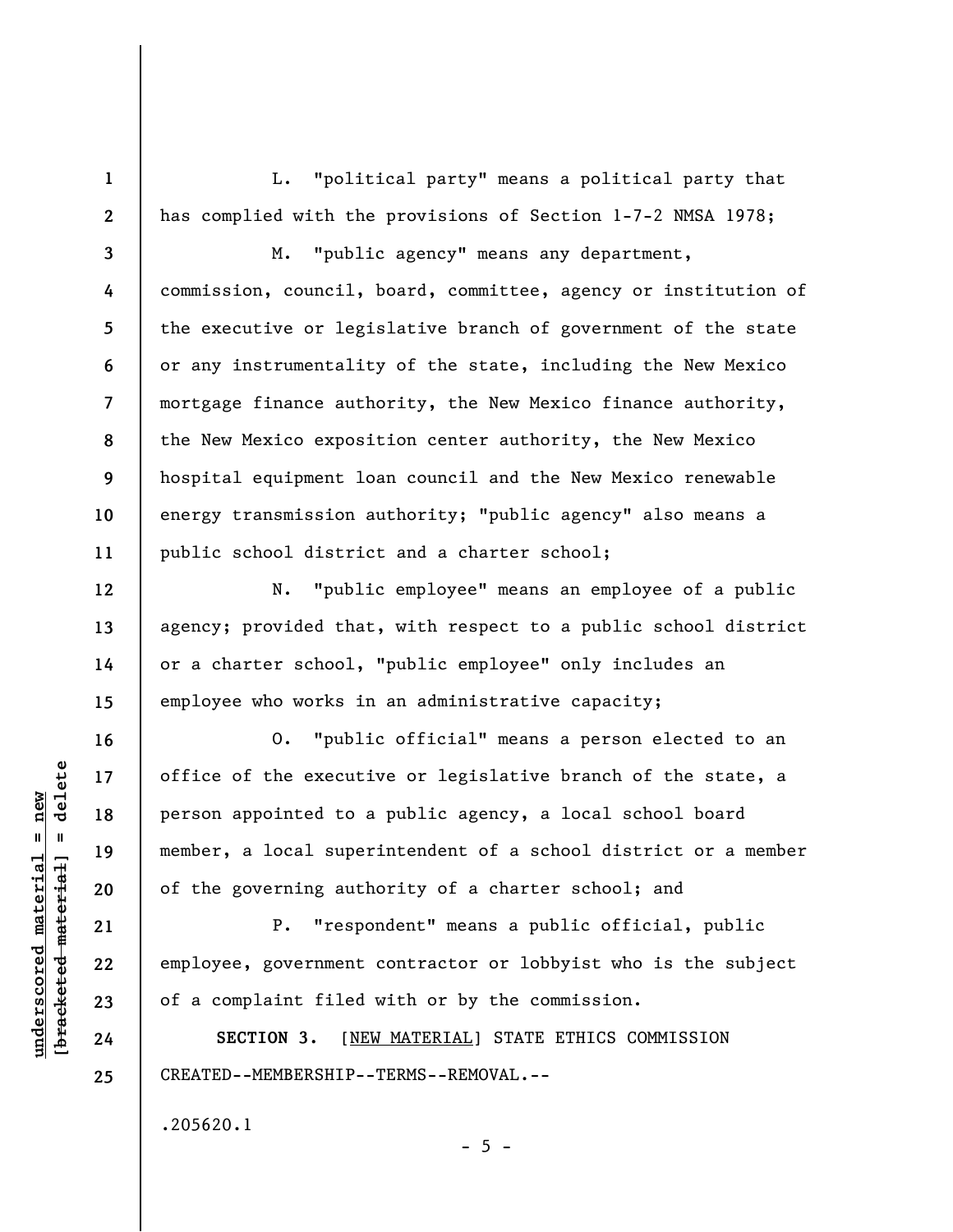**1 2 3 4 5 6 7 8 9 10 11 12 13 14 15 16 17 18 19 20 21 22 23 24 25**  A. The "state ethics commission" is created as an adjunct agency of the executive branch under the direction of seven commissioners, appointed as follows: (1) one commissioner appointed by the majority floor leader of the house of representatives; (2) one commissioner appointed by the minority floor leader of the house of representatives; (3) one commissioner appointed by the majority floor leader of the senate; (4) one commissioner appointed by the minority floor leader of the senate; (5) two commissioners appointed by the governor, one of whom shall be a member of the political party with the largest membership in the state and one of whom shall be a member of the political party with the second largest membership in the state; and (6) one commissioner appointed by the chief justice of the supreme court, who shall be a retired judge and who shall chair the commission. B. The appointing authorities shall give due regard to geographic representation and to the cultural diversity of the state. C. Each appointing authority shall file letters of appointment with the secretary of state. D. Commissioners shall be appointed for staggered .205620.1  $- 6 -$ 

 $\frac{1}{2}$  intereted material = delete **[bracketed material] = delete**  $underscored material = new$ **underscored material = new**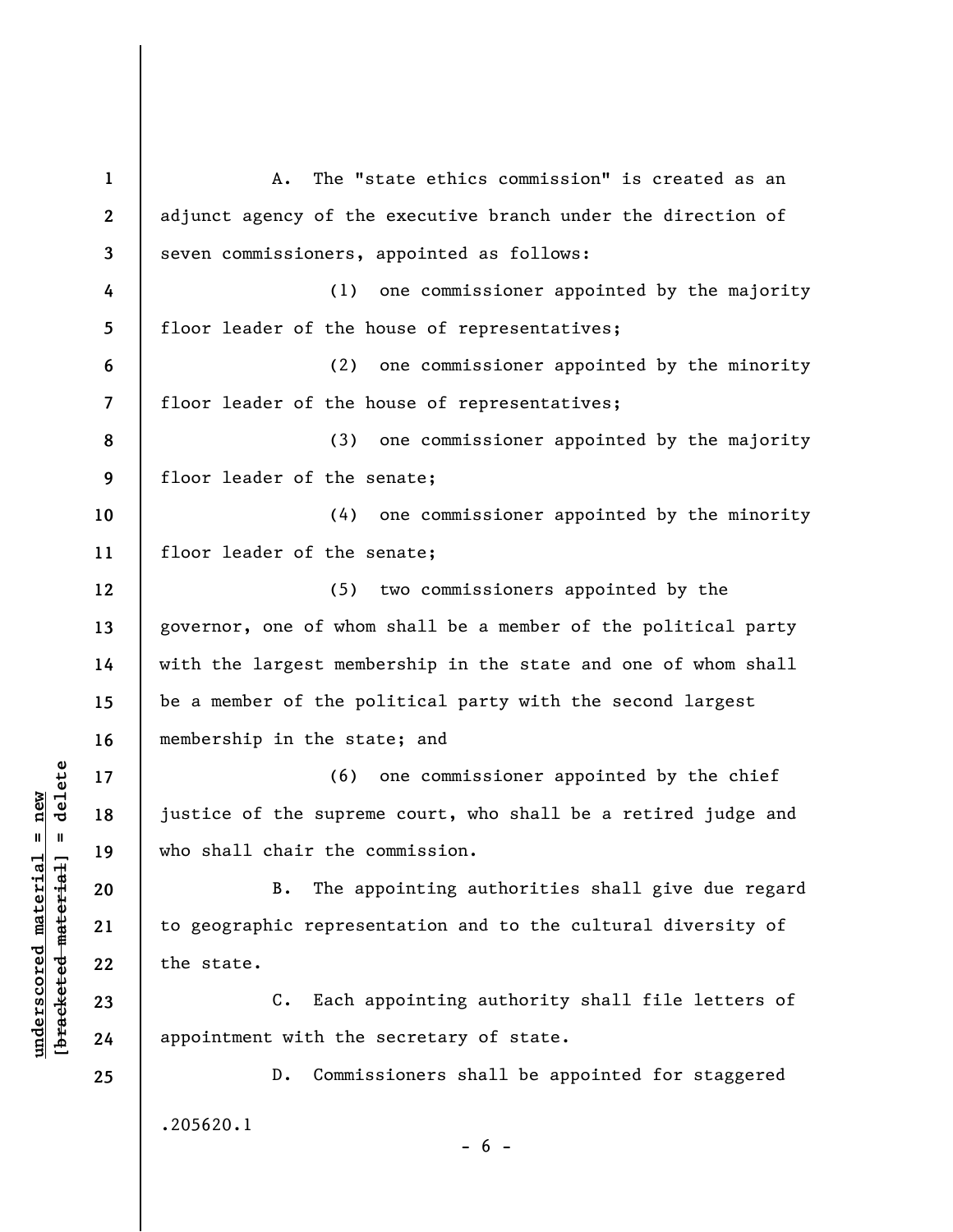**1 2 3 4 5 6 7 8**  terms of four years beginning July 1, 2017. The initial commissioners shall draw lots to determine which two commissioners serve an initial term of two years, which two commissioners serve an initial term of three years and which three commissioners serve an initial term of four years; thereafter, all commissioners shall serve four-year terms. Members shall serve until their successors are appointed and qualified.

E. A person shall not serve as a commissioner for more than two consecutive terms. A vacancy on the commission shall be filled by appointment by the original appointing authority for the remainder of the unexpired term.

F. The commission shall meet as necessary to carry out its duties pursuant to the State Ethics Commission Act. Commissioners are entitled to receive per diem and mileage as provided in the Per Diem and Mileage Act and shall receive no other compensation, perquisite or allowance.

G. Four commissioners consisting of two members of the largest political party in the state and two members of the second largest political party in the state constitute a quorum for the transaction of business. No action shall be taken by the commission unless at least four members, including at least two members of the largest political party in the state and two members of the second largest political party in the state, concur.

- 7 -

.205620.1

 $\frac{1}{2}$  of  $\frac{1}{2}$  and  $\frac{1}{2}$  and  $\frac{1}{2}$  and  $\frac{1}{2}$  and  $\frac{1}{2}$  and  $\frac{1}{2}$  and  $\frac{1}{2}$  and  $\frac{1}{2}$  and  $\frac{1}{2}$  and  $\frac{1}{2}$  and  $\frac{1}{2}$  and  $\frac{1}{2}$  and  $\frac{1}{2}$  and  $\frac{1}{2}$  and  $\frac{1}{2}$  an **[bracketed material] = delete**  $underscored material = new$ **underscored material = new**

**9** 

**10** 

**11** 

**12** 

**13** 

**14** 

**15** 

**16** 

**17** 

**18** 

**19** 

**20** 

**21** 

**22** 

**23** 

**24**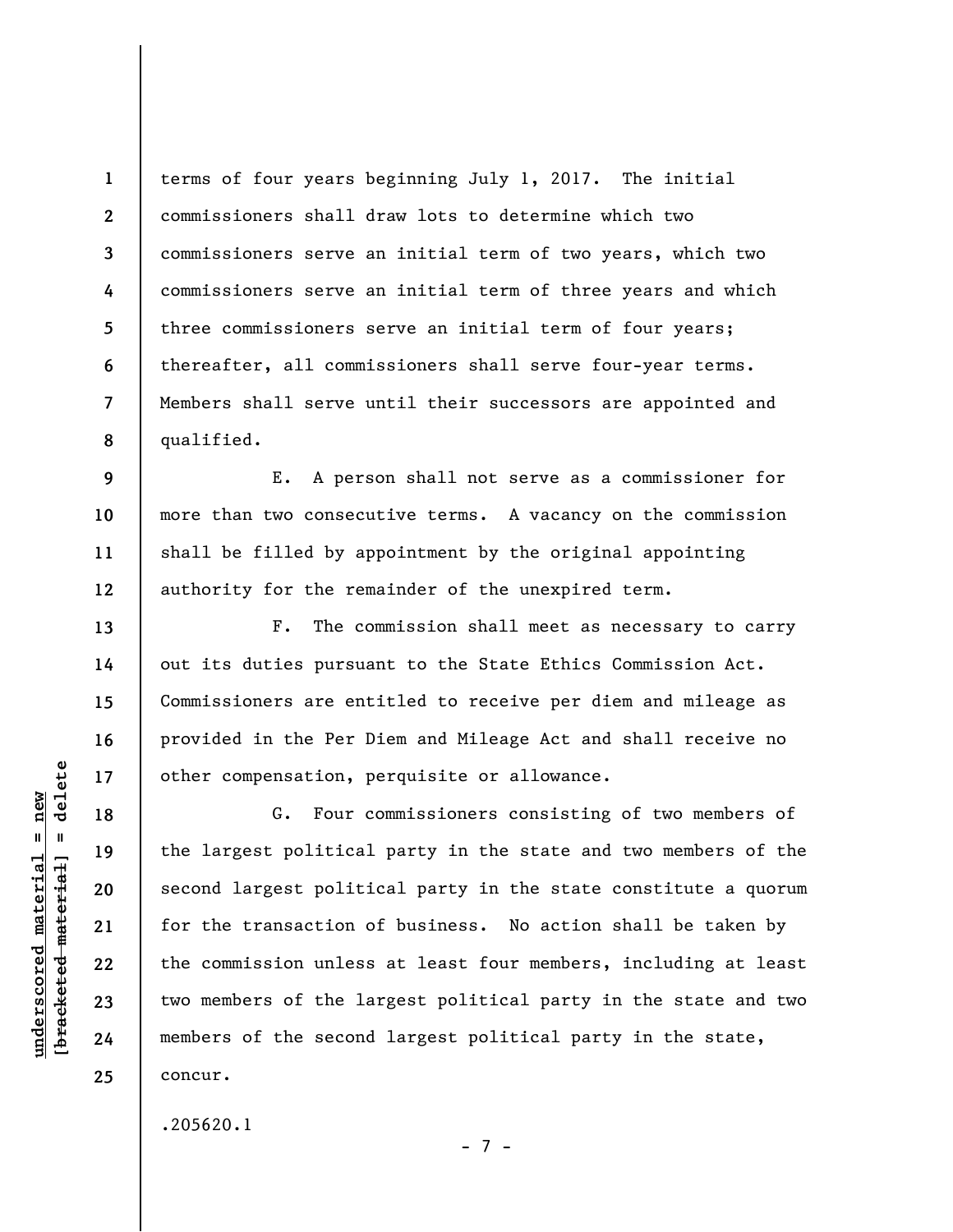**1 2 3 4 5 6 7 8 9 10 11 12 13 14 15 16 17 18 19 20 21 22 23 24 25**  H. A commissioner may be removed only for incompetence, neglect of duty or malfeasance in office. A proceeding for the removal of a commissioner may be commenced by the commission or by the attorney general upon the request of the commission. The New Mexico supreme court has exclusive jurisdiction over proceedings to remove commissioners, and its decision shall be final. A commissioner shall be given notice of hearing and an opportunity to be heard before the commissioner is removed. **SECTION 4.** [NEW MATERIAL] COMMISSIONERS--QUALIFICATIONS-- LIMITATIONS.-- A. To qualify for appointment to the commission, a person shall: (1) be a resident of New Mexico; and (2) have been a member of the same political party for at least three years prior to appointment or shall not have been a member of any political party for at least three years prior to appointment. B. Before entering upon the duties of the office of commissioner, each commissioner shall review the State Ethics Commission Act and other laws and rules pertaining to the commission's responsibilities and to ethics and governmental conduct in New Mexico. Each commissioner shall take the oath of office as provided in Article 20, Section 1 of the constitution of New Mexico.

- 8 -

.205620.1

 $\frac{1}{2}$  of  $\frac{1}{2}$  and  $\frac{1}{2}$  and  $\frac{1}{2}$  and  $\frac{1}{2}$  and  $\frac{1}{2}$  and  $\frac{1}{2}$  and  $\frac{1}{2}$  and  $\frac{1}{2}$  and  $\frac{1}{2}$  and  $\frac{1}{2}$  and  $\frac{1}{2}$  and  $\frac{1}{2}$  and  $\frac{1}{2}$  and  $\frac{1}{2}$  and  $\frac{1}{2}$  an **[bracketed material] = delete**  $underscored material = new$ **underscored material = new**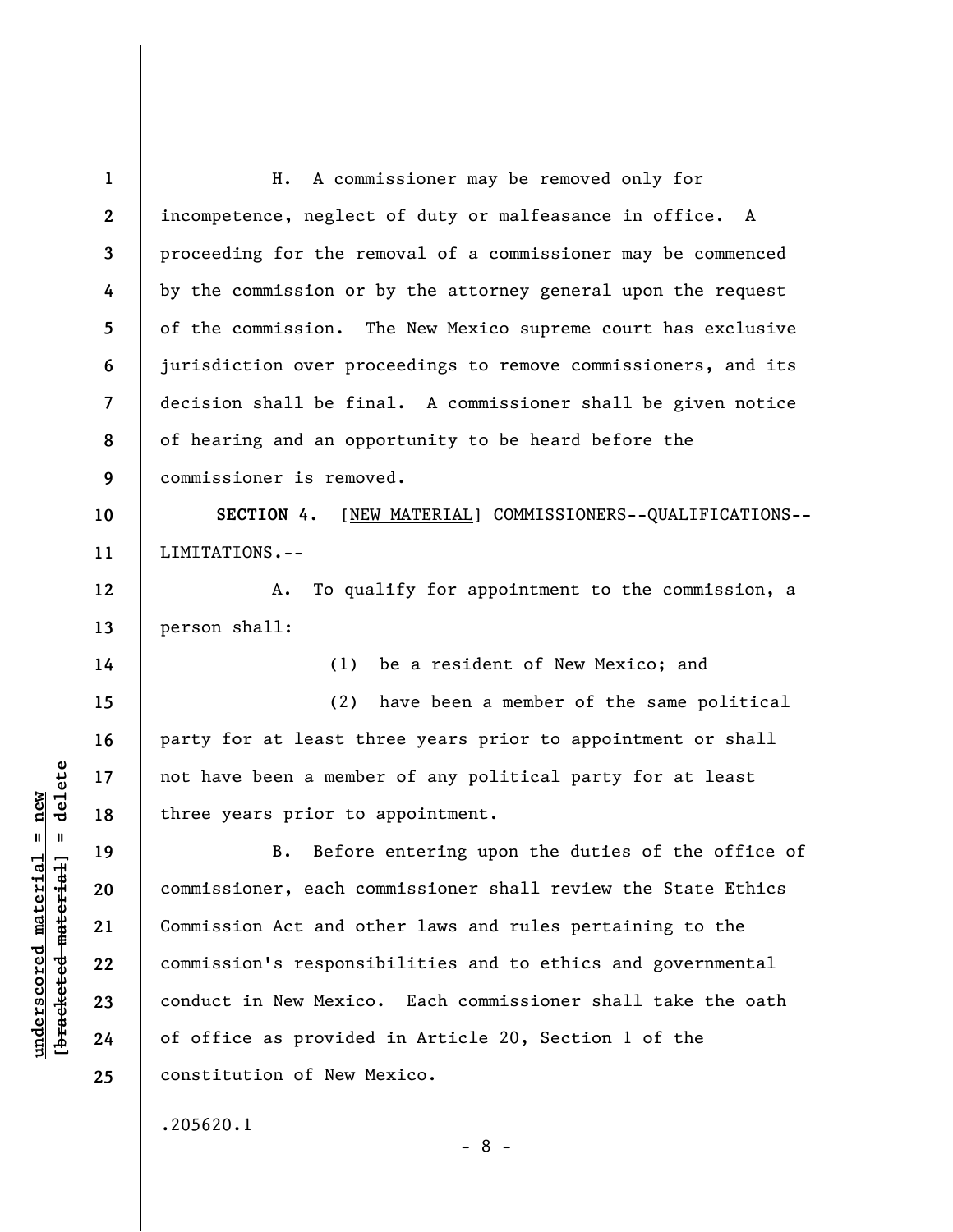**1 2 3 4 5 6 7 8 9 10 11 12 13 14 15 16 17 18 19 20 21 22 23 24 25**  C. During a commissioner's tenure, a commissioner shall not: (1) seek or hold an elective public office, an appointed public position or an office in a political party; or (2) be a public employee, government contractor or lobbyist. D. A commissioner who changes political party affiliation or violates the provisions of Subsection C of this section is deemed to have resigned from the commission. E. For a period of one calendar year following a commissioner's tenure or following the resignation or removal of a commissioner, the commissioner shall not: (1) represent a respondent, unless appearing on the commissioner's own behalf; or (2) accept employment or otherwise provide services to a respondent unless the commissioner accepted employment or provided services prior to the filing of a complaint against the respondent. **SECTION 5.** [NEW MATERIAL] COMMISSION--DUTIES AND POWERS.-- A. The commission shall: (1) receive and investigate complaints alleging ethics violations against public officials, public employees, government contractors and lobbyists; (2) hold hearings in appropriate cases to .205620.1 - 9 -

**underscored material = new [bracketed material] = delete**

 $\frac{1}{2}$  intereted material = delete  $underscored material = new$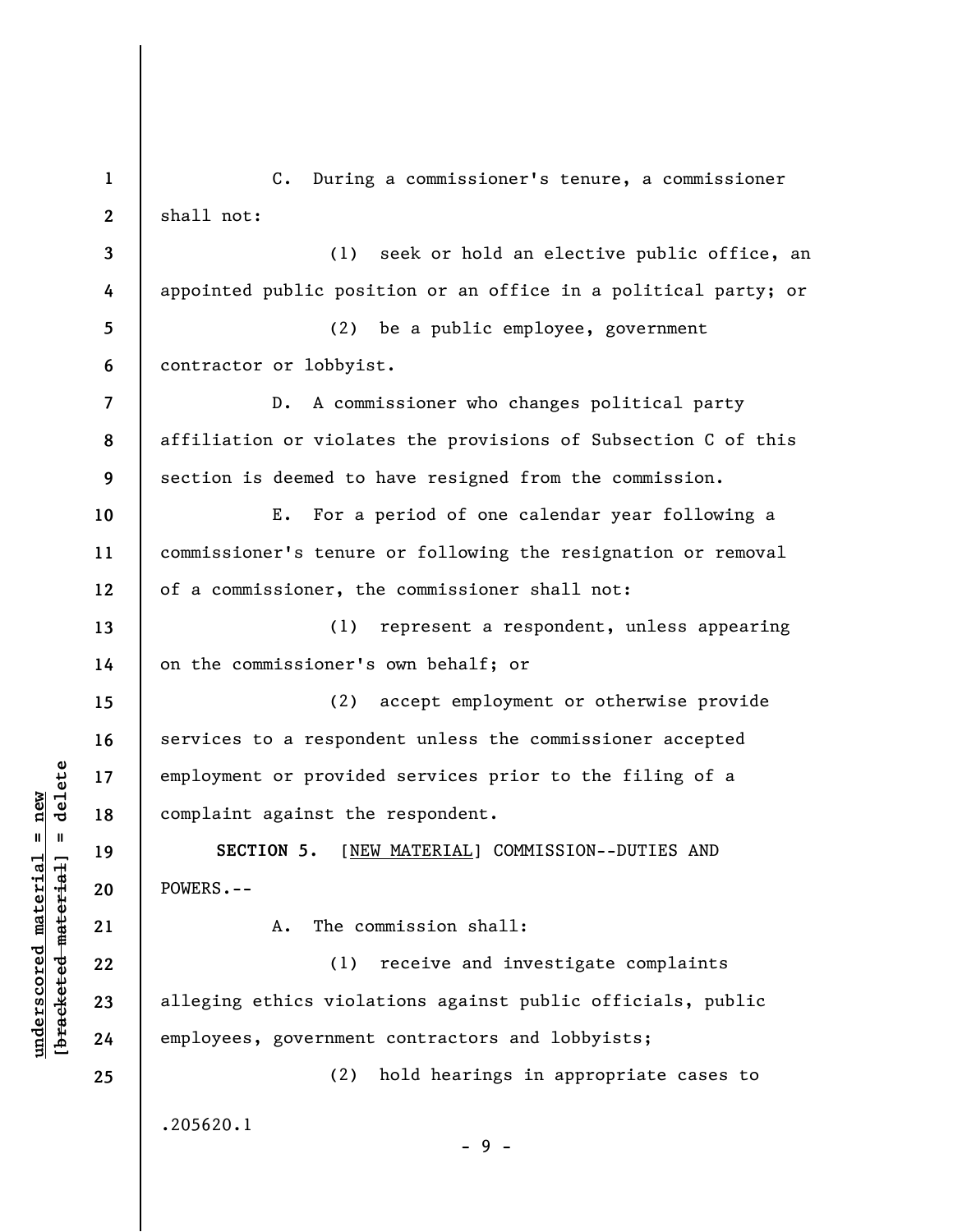**1 2 3 4 5 6 7 8 9 10 11 12 13 14 15 16 17 18 19 20 21 22 23 24 25**  determine whether there has been an ethics violation; (3) develop, adopt and promulgate the rules necessary for it to implement and administer the provisions of the State Ethics Commission Act; (4) compile, index, maintain and provide public access to all advisory opinions and reports required to be made public pursuant to the State Ethics Commission Act; (5) draft a proposed code of ethics for public officials and public employees and submit the proposed code to each elected public official and public agency for adoption; (6) employ an executive director, who shall be an attorney; and (7) submit an annual report of its activities, including any recommendations regarding state ethics laws or the scope of its powers and duties, in December of each year to the legislature and the governor. B. The commission may: (1) initiate complaints alleging ethics violations against public officials, public employees, government contractors and lobbyists; (2) petition a district court to issue subpoenas under seal requiring the attendance of witnesses and the production of books, records, documents or other evidence relevant or material to an investigation; (3) issue advisory opinions to public .205620.1  $- 10 -$ 

**underscored material = new [bracketed material] = delete**

 $\frac{1}{2}$  intereted material = delete  $underscored material = new$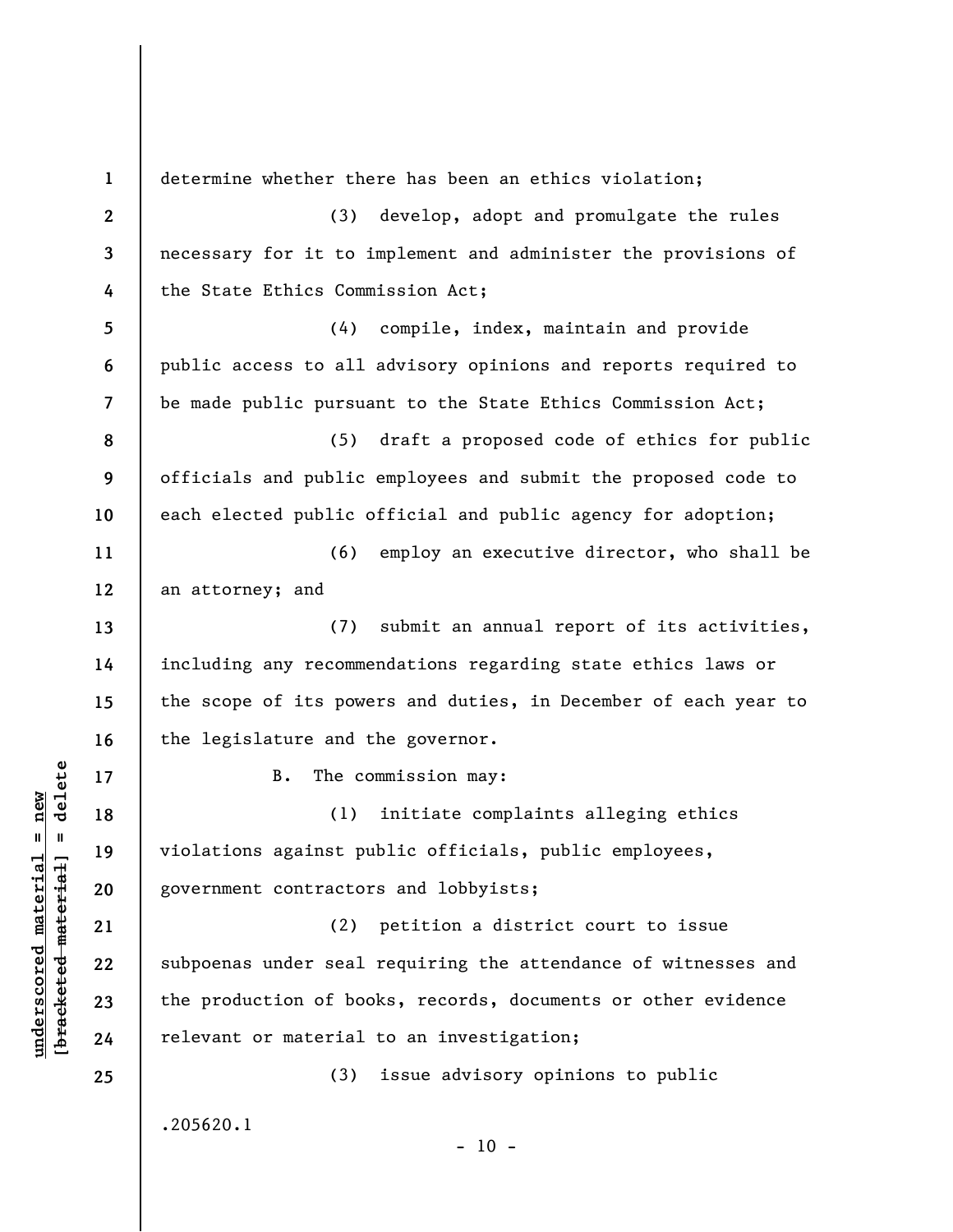officials, public employees, government contractors and lobbyists in accordance with the provisions of the State Ethics Commission Act;

**4 5 6 7 8 9**  (4) compile, adopt, publish and make available to all public officials, public employees, government contractors and lobbyists an ethics guide that clearly and plainly explains the ethics requirements set forth in state law, including those that relate to conducting business with the state and public agencies; and

**10 11 12**  (5) offer annual ethics training to public officials, public employees, government contractors, lobbyists and other interested persons.

**SECTION 6.** [NEW MATERIAL] EXECUTIVE DIRECTOR-- APPOINTMENT--DUTIES AND POWERS.--

A. The commission shall appoint an executive director who shall be knowledgeable about state ethics laws and who shall be appointed without reference to party affiliation and solely on the grounds of fitness to perform the duties of the office. The director shall hold office from the date of appointment until such time as the director is removed by the commission.

**22** 

**1** 

**2** 

**3** 

**13** 

**14** 

**15** 

**16** 

**17** 

**18** 

**19** 

**20** 

**21** 

**23** 

**24** 

**25** 

B. The director shall:

(1) take the oath of office required by Article 20, Section 1 of the constitution of New Mexico;

- 11 -

(2) perform investigations on behalf of the

.205620.1

 $\frac{1}{2}$  intereted material = delete **[bracketed material] = delete**  $underscored material = new$ **underscored material = new**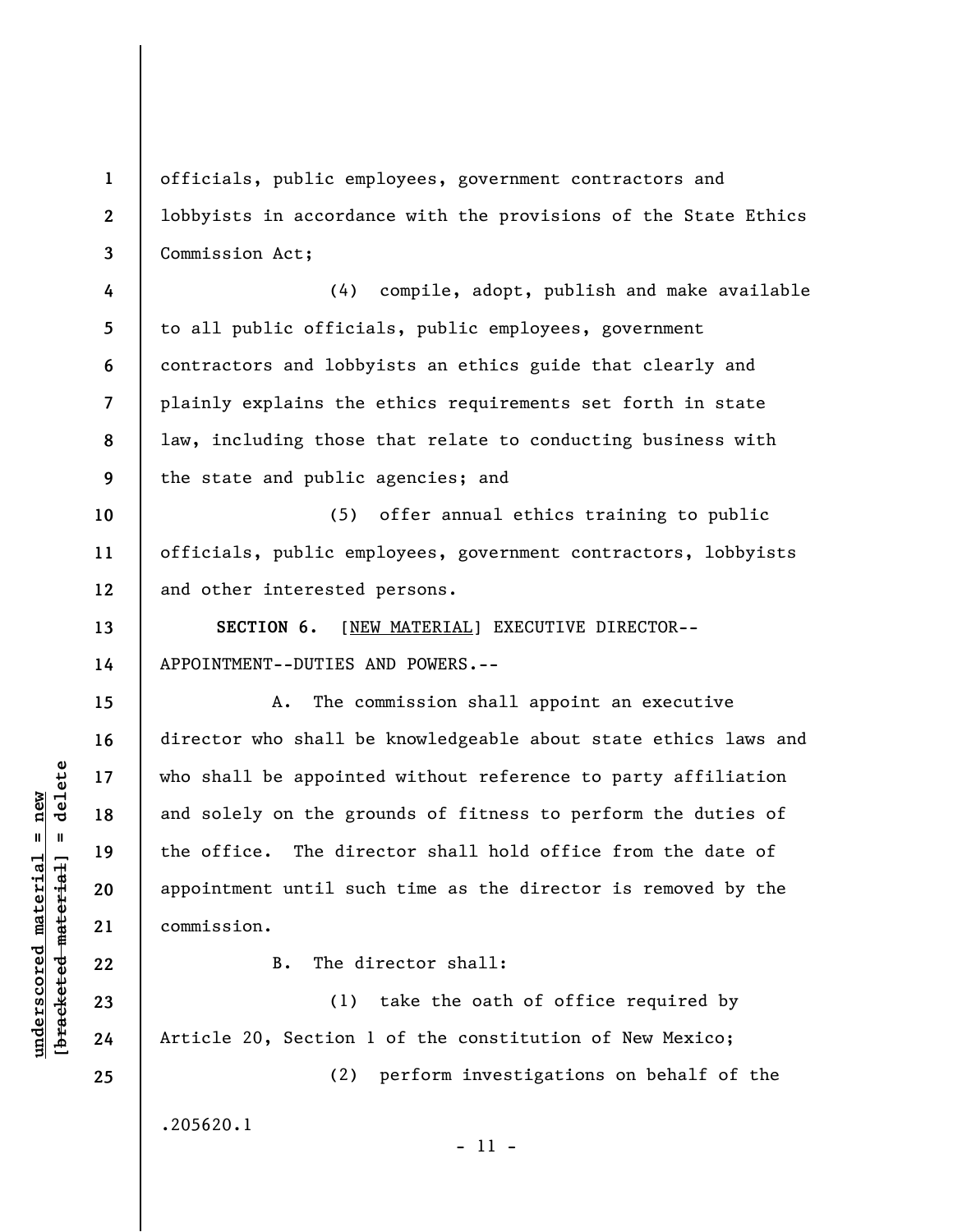**1 2 3 4 5 6 7 8 9 10 11 12 13 14 15 16 17 18 19 20 21 22 23 24 25**  commission; (3) bring complaints and investigation results before the commission for consideration; (4) prepare an annual budget for the commission and submit it to the commission for approval; (5) make recommendations to the commission of proposed rules or legislative changes needed to provide better administration of the State Ethics Commission Act; and (6) perform other duties as assigned by the commission. C. The director may: (1) hire a general counsel for the commission and additional personnel as may be necessary to carry out the duties of the commission; (2) enter into contracts and agreements on behalf of the commission; and (3) administer oaths and take depositions subject to the Rules of Civil Procedure for the District Courts. D. For a period of one calendar year immediately following the director's employment with the commission, the director shall not: (1) represent a respondent, unless appearing on the director's own behalf; or (2) accept employment or otherwise provide .205620.1  $- 12 -$ 

**underscored material = new [bracketed material] = delete**

 $b$ racketed material] = delete  $underscored material = new$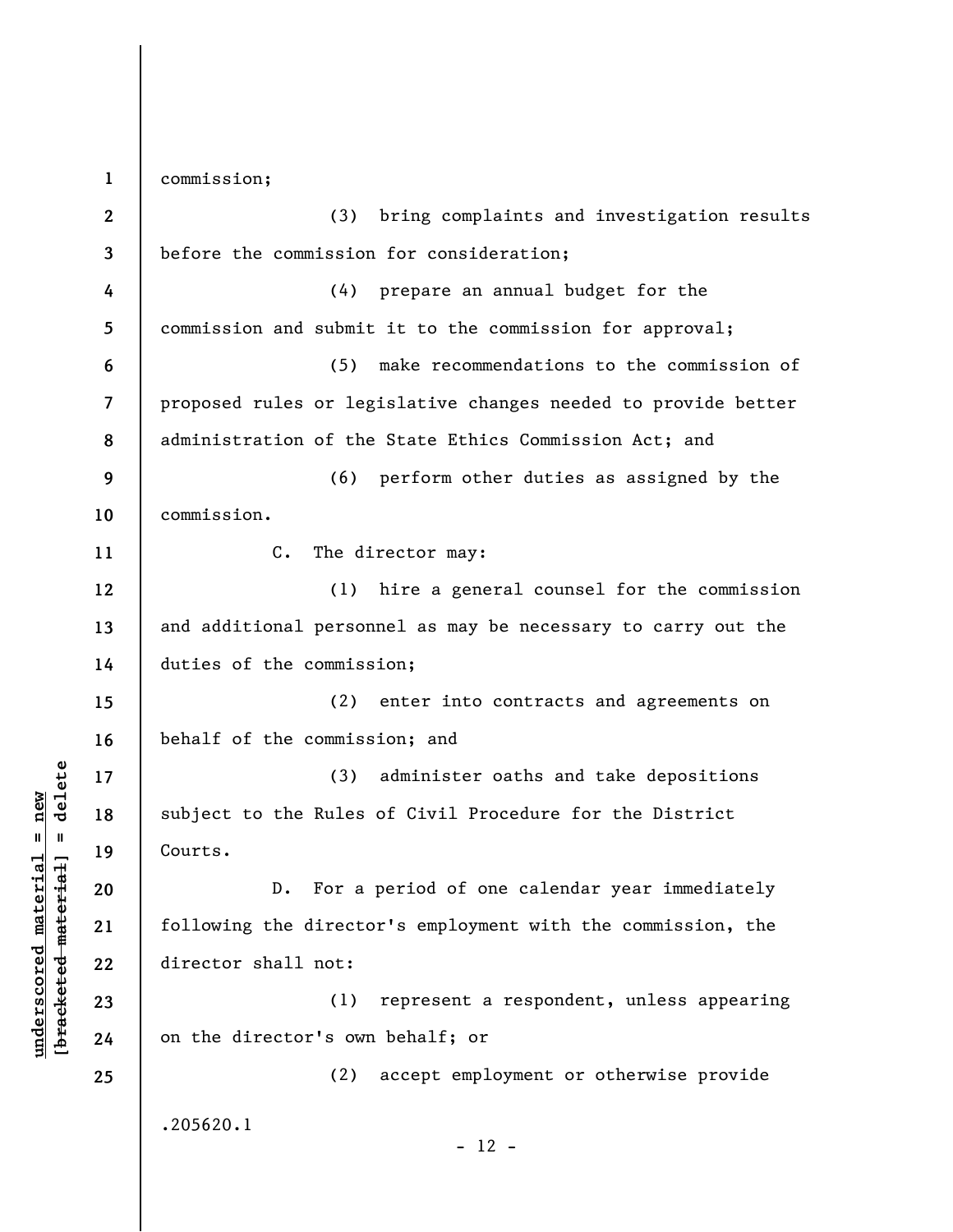services to a respondent, unless the director accepted employment or provided services prior to the filing of a complaint against the respondent.

**4 5** 

**6** 

**7** 

**8** 

**14** 

**15** 

**16** 

**17** 

**18** 

**19** 

**20** 

**21** 

**22** 

**23** 

**24** 

**25** 

**1** 

**2** 

**3** 

**SECTION 7.** [NEW MATERIAL] RECUSAL--DISQUALIFICATION.--

A. A commissioner shall recuse the commissioner's self from and not participate in a commission proceeding in which the commissioner has a conflict of interest. The commissioner may state the reason for the recusal.

**9 10 11 12 13**  B. If the propriety of a commissioner's participation in a particular matter is questioned on the grounds that the commissioner has a conflict of interest, the commission may disqualify that commissioner from participation in a commission proceeding.

C. A recused or disqualified commissioner shall not participate in any proceeding related to the matter from which the commissioner is recused or disqualified, and the commissioner shall be excused from that portion of a meeting at which the matter is discussed.

D. If two or more commissioners have recused themselves or are disqualified from participating in a proceeding so that there is no longer a quorum, the remaining commissioners shall appoint temporary commissioners to participate in that proceeding. Appointments of temporary commissioners shall be made by the remaining commissioners in accordance with the political party affiliation requirements .205620.1

 $- 13 -$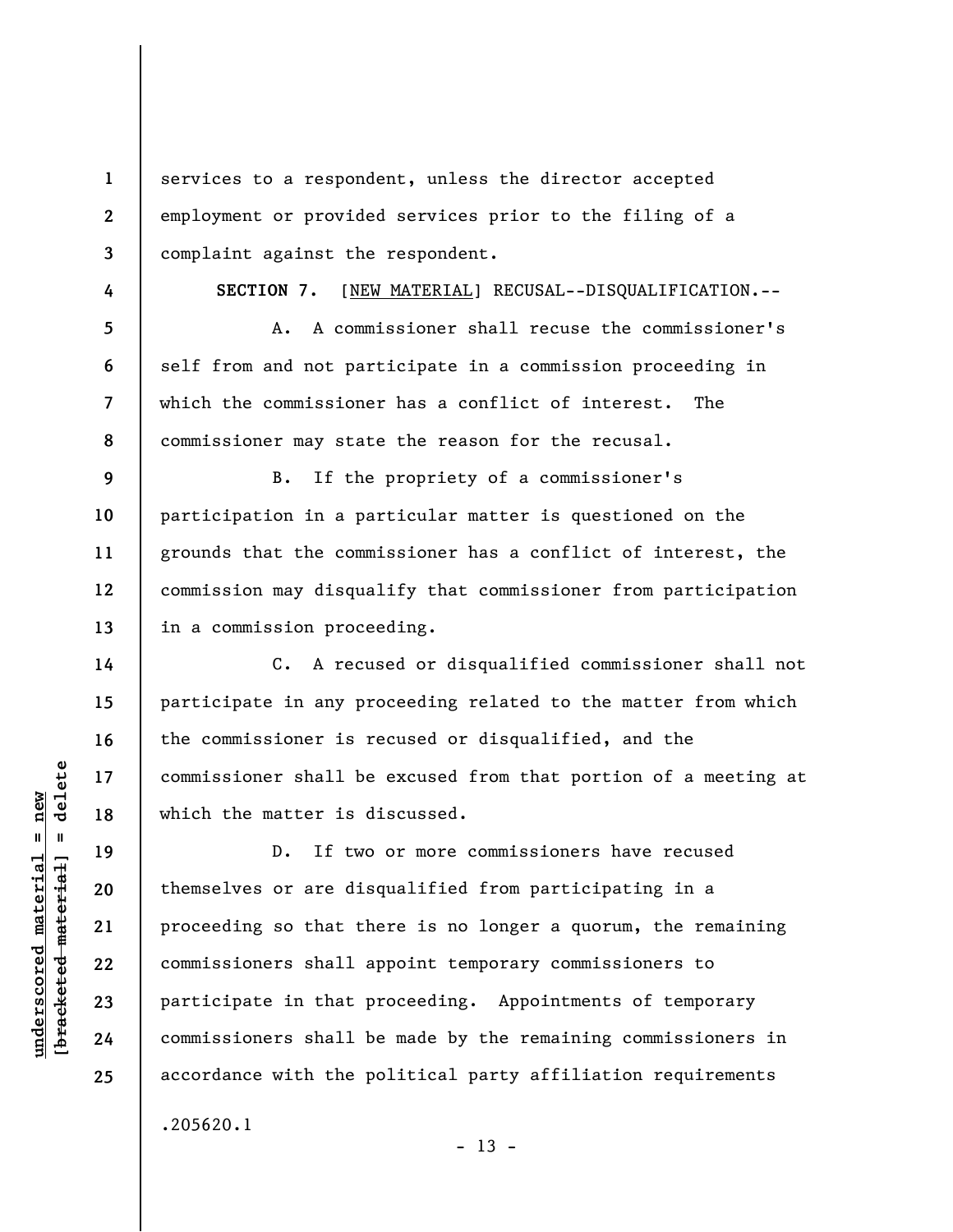**1 2**  and the qualifications of Sections 3 and 4 of the State Ethics Commission Act.

E. The commission shall promulgate rules for the recusal and disqualification of members and for the appointment of temporary commissioners.

A. The commission may issue advisory opinions on matters related to ethics. Advisory opinions shall:

**SECTION 8.** [NEW MATERIAL] ADVISORY OPINIONS.--

**9 10 11**  (1) be requested in writing by a public official, public employee, government contractor or lobbyist; (2) identify a specific set of circumstances

involving an ethics issue;

(3) be issued within sixty days of receipt of the request unless the commission notifies the requester of a delay in issuance and continues to notify the requester every thirty days until the advisory opinion is issued; and

(4) be published after omitting the requester's name and identifying information.

B. A request for an advisory opinion shall be confidential and not subject to the provisions of the Inspection of Public Records Act.

C. Unless amended or revoked, an advisory opinion shall be binding on the commission in any subsequent commission proceedings concerning a person who acted in good faith and in reasonable reliance on the advisory opinion.

 $- 14 -$ 

.205620.1

 $\frac{1}{2}$  intereted material = delete **[bracketed material] = delete**  $underscored material = new$ **underscored material = new**

**3** 

**4** 

**5** 

**6** 

**7** 

**8** 

**12** 

**13** 

**14** 

**15** 

**16** 

**17** 

**18** 

**19** 

**20** 

**21** 

**22** 

**23** 

**24**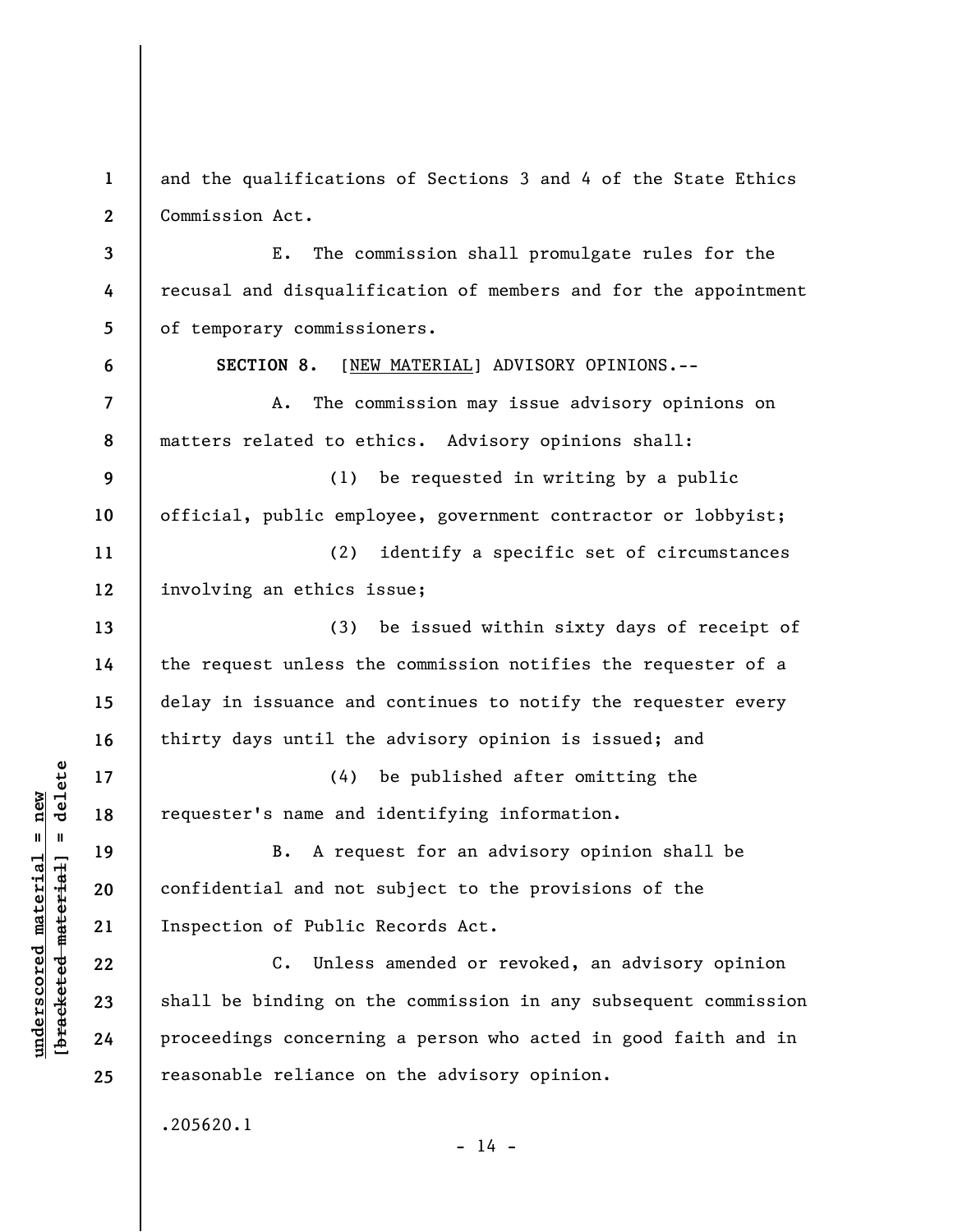**1 2 3 SECTION 9.** [NEW MATERIAL] COMPLAINTS--INVESTIGATIONS-- SUBPOENAS.-- A. A complaint of an alleged ethics violation

committed by a public official, public employee, government contractor or lobbyist may be:

(1) filed with the commission by a person who has actual knowledge of the alleged ethics violation; or

(2) initiated by the commission upon receipt of evidence deemed sufficient by the commission.

B. The complainant shall set forth in detail the specific charges against the public official, public employee, government contractor or lobbyist and the factual allegations that support the charges and shall sign the complaint under penalty of false statement. The complainant shall submit any evidence the complainant has that supports the complaint. Evidence may include documents, records and names of witnesses. The commission shall prescribe the forms on which complaints are to be filed. The complaint form shall include a statement above the signature line that provides the following: "The complainant agrees to be bound by the

> confidentiality rules of the State Ethics Commission and other provisions of the State Ethics Commission Act.".

C. The chair of the commission shall sign a complaint initiated by the commission, and the complaint shall .205620.1

 $\frac{1}{2}$  intereted material = delete **[bracketed material] = delete**  $underscored material = new$ **underscored material = new**

**4** 

**5** 

**6** 

**7** 

**8** 

**9** 

**10** 

**11** 

**12** 

**13** 

**14** 

**15** 

**16** 

**17** 

**18** 

**19** 

**20** 

**21** 

**22** 

**23** 

**24** 

**25** 

 $- 15 -$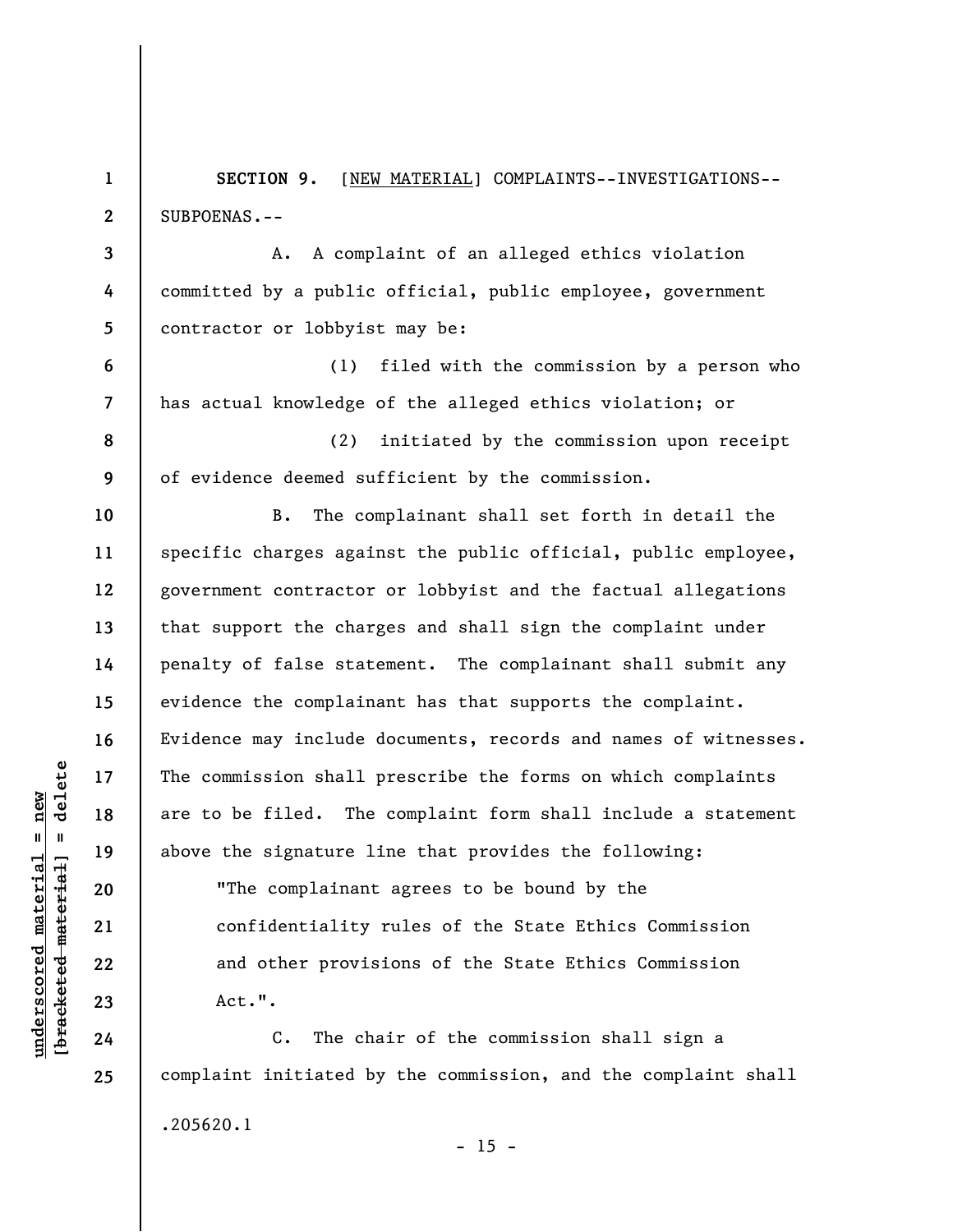set forth in detail the specific charges against the public official, public employee, government contractor or lobbyist and the factual allegations that support the charges.

**8**  D. The director shall promptly bring all complaints before the commission and make recommendations to the commission as to whether the conduct alleged in a complaint is within the jurisdiction of the commission and warrants investigation.

E. The commission shall promptly dismiss complaints that are frivolous, unfounded or outside the jurisdiction of the commission. If the commission dismisses a complaint pursuant to this subsection, the director shall promptly notify the complainant and the respondent.

F. If the commission decides to proceed with an investigation, the director shall investigate the complaint. The director shall promptly notify the respondent that a complaint has been filed and is being investigated and shall notify the respondent of the specific allegations in the complaint and the specific ethics violations implicated by the complaint.

G. As part of an investigation, the director may administer oaths, interview witnesses and examine books, records, documents and other evidence reasonably related to the complaint. If the director determines that a subpoena is necessary to obtain the testimony of any person or the

 $- 16 -$ 

.205620.1

 $\frac{1}{2}$  of  $\frac{1}{2}$  and  $\frac{1}{2}$  and  $\frac{1}{2}$  and  $\frac{1}{2}$  and  $\frac{1}{2}$  and  $\frac{1}{2}$  and  $\frac{1}{2}$  and  $\frac{1}{2}$  and  $\frac{1}{2}$  and  $\frac{1}{2}$  and  $\frac{1}{2}$  and  $\frac{1}{2}$  and  $\frac{1}{2}$  and  $\frac{1}{2}$  and  $\frac{1}{2}$  an **[bracketed material] = delete**  $underscored material = new$ **underscored material = new**

**1** 

**2** 

**3** 

**4** 

**5** 

**6** 

**7** 

**9** 

**10** 

**11** 

**12** 

**13** 

**14** 

**15** 

**16** 

**17** 

**18** 

**19** 

**20** 

**21** 

**22** 

**23** 

**24**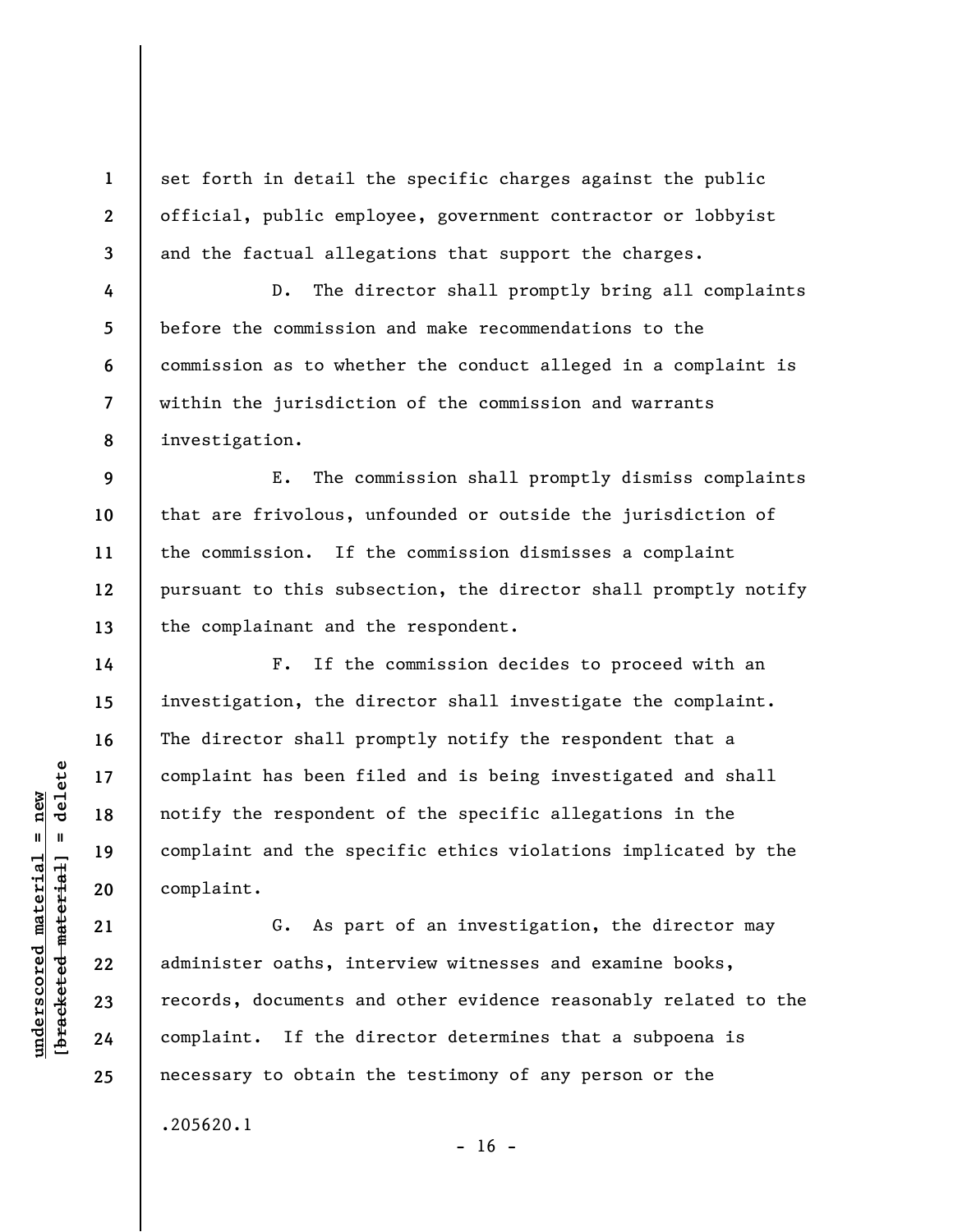**1 2 3 4 5 6 7 8 9 10 11**  production of books, records, documents or other evidence, the director shall ask the commission to petition a district court to issue a subpoena under seal. The commission may petition a district court, under seal, to subpoena witnesses, compel their attendance and examine them under oath or affirmation and to require the production of any books, records, documents or other evidence that it deems relevant or material to an investigation. Any challenge to a subpoena shall be heard by the district court in a confidential proceeding. If a person refuses to comply with a subpoena, the district court shall compel compliance.

H. A public official or public employee who is a respondent shall be entitled to representation by the risk management division of the general services department; provided, however, that if the respondent is found to have committed an ethics violation, the respondent shall reimburse the division for the respondent's equitable share of reasonable attorney fees and costs. If the respondent was represented by an attorney employee of the risk management division, the division shall be reimbursed at the full cost incurred by the division, including benefits and taxes, for employing the attorney for the hours the attorney provided on the case.

**SECTION 10.** [NEW MATERIAL] STATUS OF INVESTIGATION--TIME LIMITATIONS.--

A. If the commission has not scheduled a hearing .205620.1

- 17 -

 $\frac{1}{2}$  intereted material = delete **[bracketed material] = delete**  $underscored material = new$ **underscored material = new**

**12** 

**13** 

**14** 

**15** 

**16** 

**17** 

**18** 

**19** 

**20** 

**21** 

**22** 

**23** 

**24**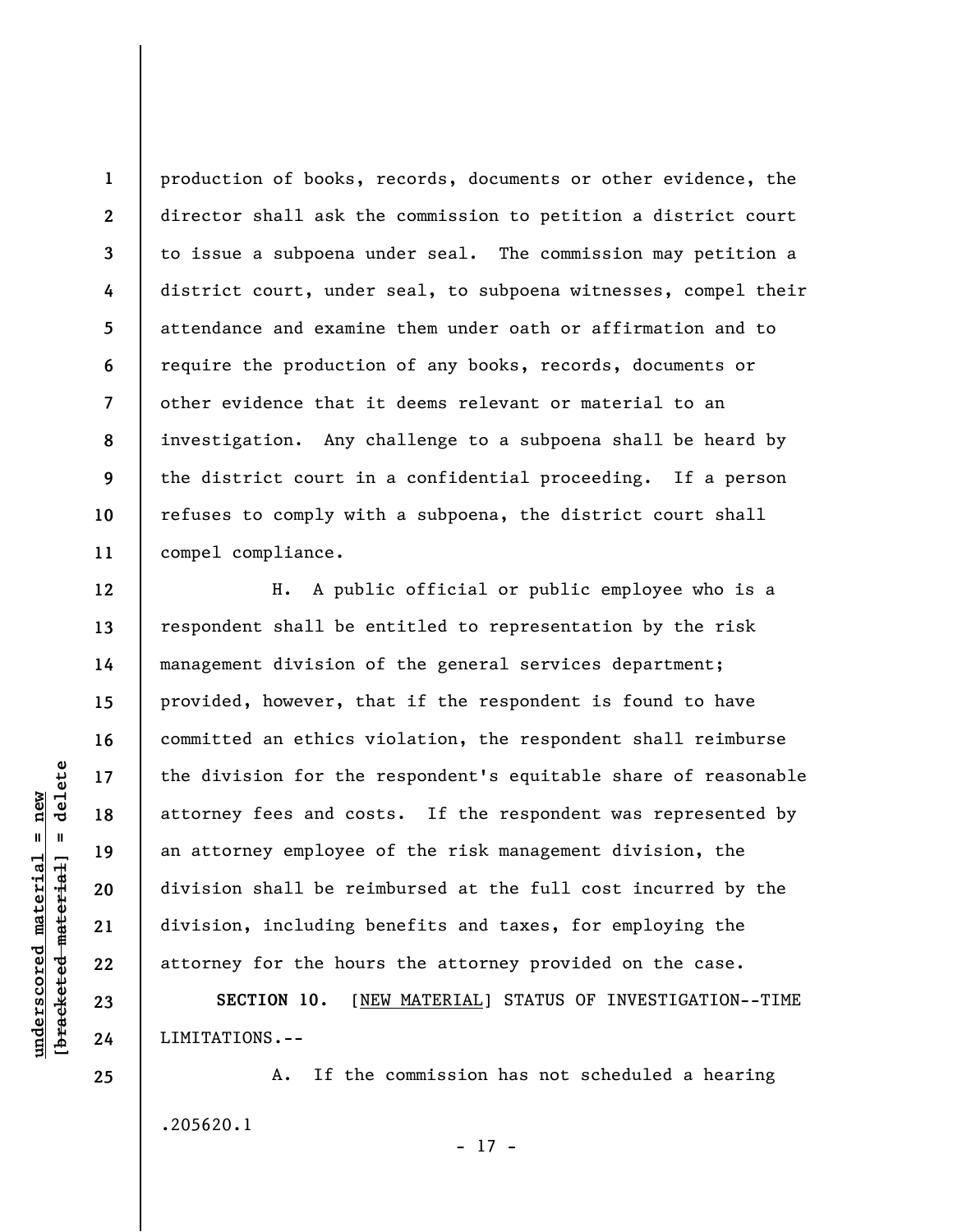**1 2 3 4 5 6 7 8 9**  concerning the disposition of a complaint within ninety days after the complaint is received or initiated by the commission, the director shall, as soon as practicable, report to the commission on the progress and status of the investigation. The commission may dismiss the complaint or instruct the director to continue investigating the complaint. Unless the commission dismisses the complaint, the director shall report to the commission every ninety days thereafter on the progress and status of the investigation.

B. Upon dismissal or a decision to continue an investigation of a complaint, the commission shall notify the complainant and respondent in writing of its action. The commission shall not publicly disclose its action or notification except upon the request of the respondent.

**SECTION 11.** [NEW MATERIAL] REPORT--HEARING--FINDINGS AND CONCLUSIONS--DISCLOSURE OF ETHICS VIOLATION.--

A. The director shall provide a written report of the investigation to the commission and to the respondent and complainant. The director shall provide the respondent with reasonable written notice of the date, time and place of the commission hearing.

B. The commission may appoint a retired judge to preside over and conduct the hearing. The retired judge shall have no vote at the hearing. The retired judge shall be entitled to receive per diem and mileage as provided in the Per .205620.1 - 18 -

 $\frac{1}{2}$  intereted material = delete **[bracketed material] = delete**  $underscored material = new$ **underscored material = new**

**10** 

**11** 

**12** 

**13** 

**14** 

**15** 

**16** 

**17** 

**18** 

**19** 

**20** 

**21** 

**22** 

**23** 

**24**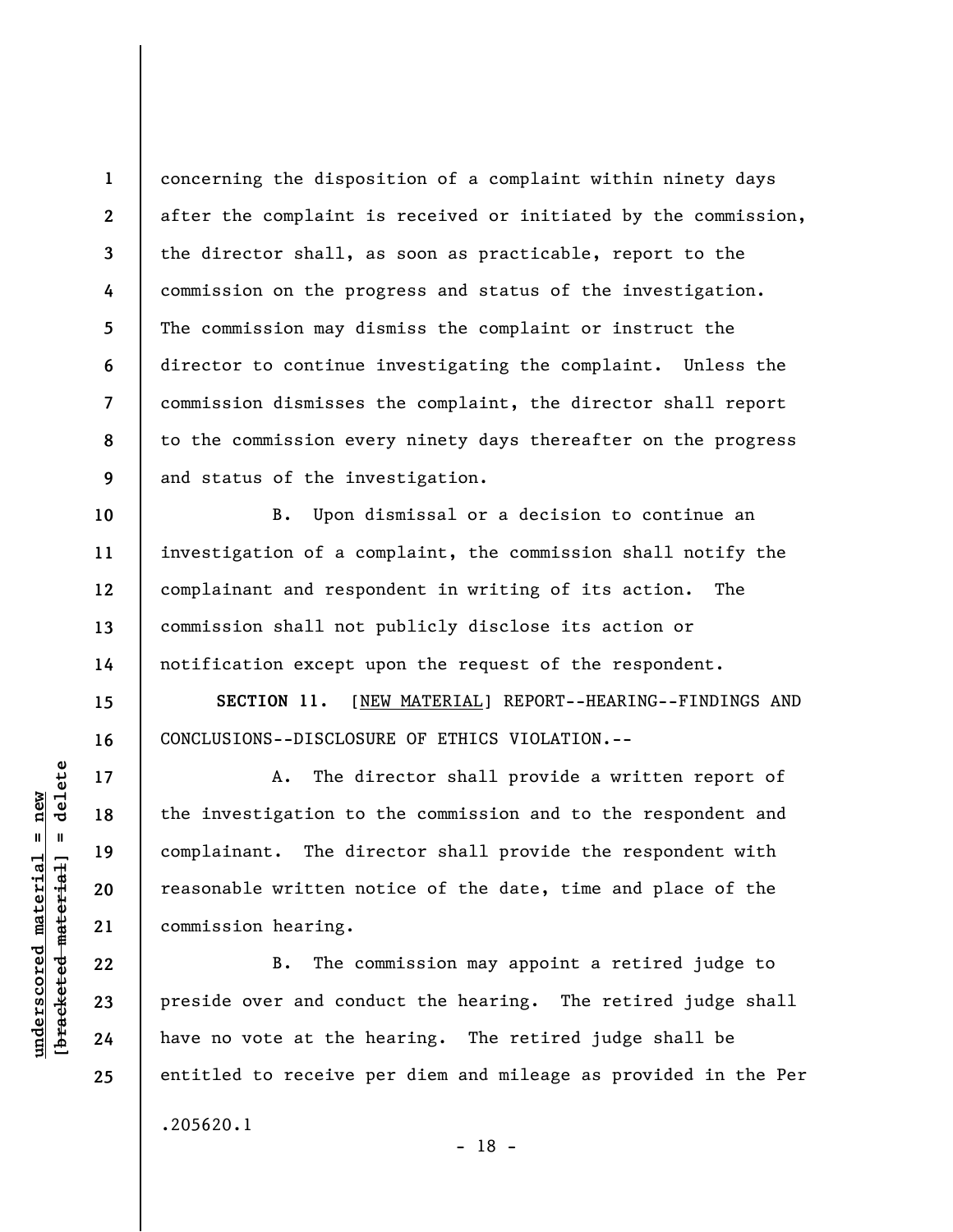**1 2**  Diem and Mileage Act and shall receive no other compensation, perquisite or allowance.

**3 4 5 6 7**  C. At the hearing, the commission has the power to administer oaths. The respondent has the right to be represented by counsel and to present evidence and testimony and examine and cross-examine witnesses. The respondent shall be afforded due process at the hearing.

**8 9 10 11 12 13 14 15 16 17**  D. After hearing and consideration of all the evidence, if the commission finds by clear and convincing evidence that the respondent's conduct constituted an ethics violation, the commission shall issue a written report that shall include findings of fact and conclusions of law. The written report may include a public reprimand or censure or recommendations for disciplinary action against the respondent. The commission shall publicly disclose the written report and provide it, along with all evidence collected during its investigation, to the respondent, the attorney general and the:

(1) appropriate legislative body if the respondent is a member of the legislature;

(2) house of representatives if the respondent is a public official elected to an office of the executive branch of the state;

(3) respondent's appointing authority if the respondent is an appointed public official;

(4) appropriate public agency if the

.205620.1

- 19 -

 $\frac{1}{2}$  intereted material = delete **[bracketed material] = delete**  $underscored material = new$ **underscored material = new**

**18** 

**19** 

**20** 

**21** 

**22** 

**23** 

**24**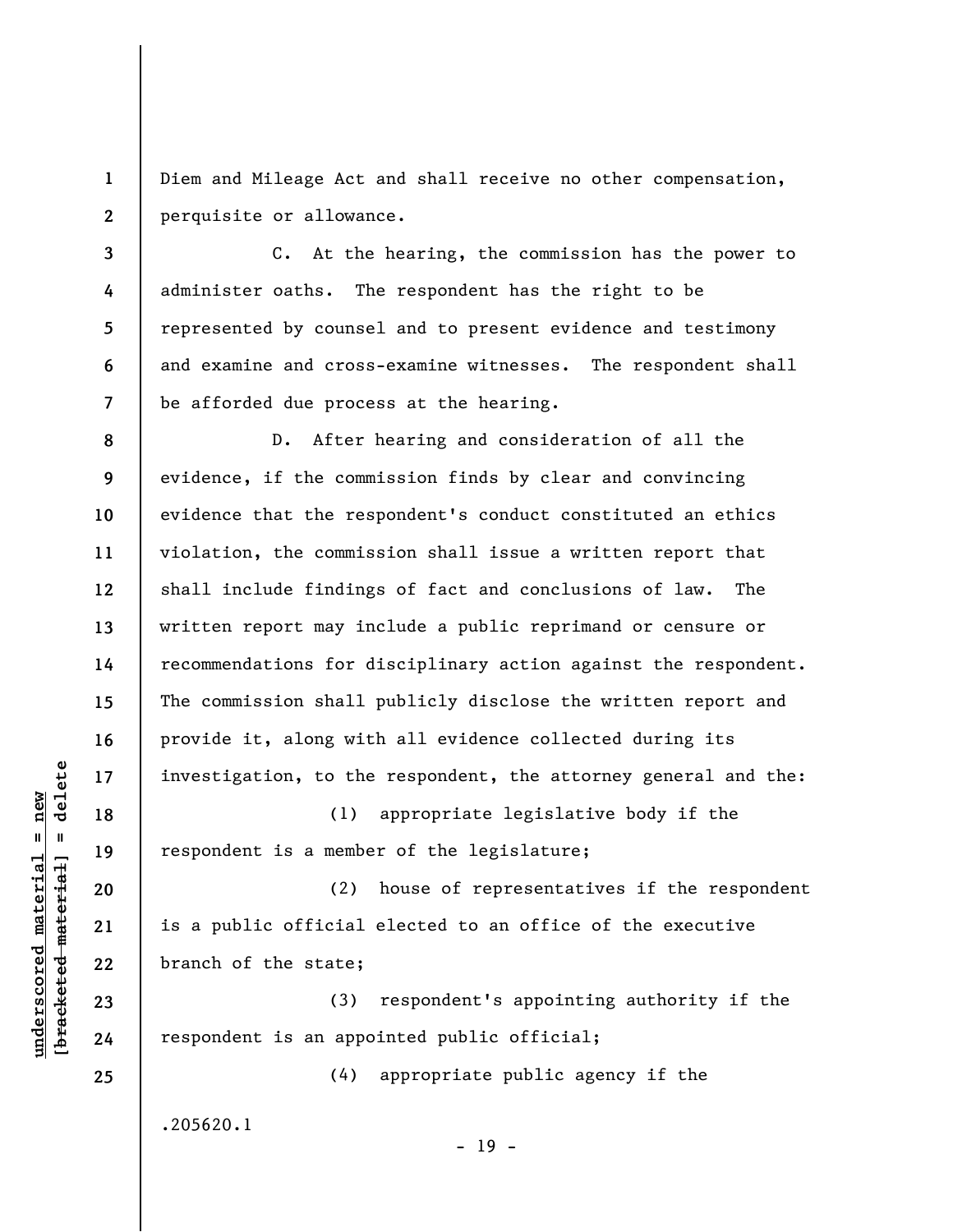**1 2 3 4 5 6 7 8 9 10 11 12 13 14 15 16 17 18 19 20 21 22 23 24 25**  respondent is a public employee; (5) public education department if the respondent is a member of a local school board or of the governing authority of a state-chartered charter school; (6) local school board if the respondent is a member of the governing authority of a locally chartered charter school; (7) public agency with which the respondent has a government contract if the respondent is a government contractor; or (8) respondent's employer and clients and the secretary of state if the respondent is a lobbyist. E. If, after consideration of all the evidence, the commission does not find by clear and convincing evidence that the respondent's conduct constituted an ethics violation, the commission shall dismiss the complaint and provide notice of the dismissal to the respondent and complainant no later than five days after the finding is made. A notice issued pursuant to this subsection shall not be public except upon the request of the respondent. F. Notwithstanding the provisions of the Open Meetings Act, commission hearings held pursuant to this section are closed to the public. The commission shall promulgate rules establishing procedures for hearings. **SECTION 12.** [NEW MATERIAL] CONFIDENTIALITY OF RECORDS.--

 $- 20 -$ 

.205620.1

 $\frac{1}{2}$  of  $\frac{1}{2}$  and  $\frac{1}{2}$  and  $\frac{1}{2}$  and  $\frac{1}{2}$  and  $\frac{1}{2}$  and  $\frac{1}{2}$  and  $\frac{1}{2}$  and  $\frac{1}{2}$  and  $\frac{1}{2}$  and  $\frac{1}{2}$  and  $\frac{1}{2}$  and  $\frac{1}{2}$  and  $\frac{1}{2}$  and  $\frac{1}{2}$  and  $\frac{1}{2}$  an **[bracketed material] = delete**  $underscored material = new$ **underscored material = new**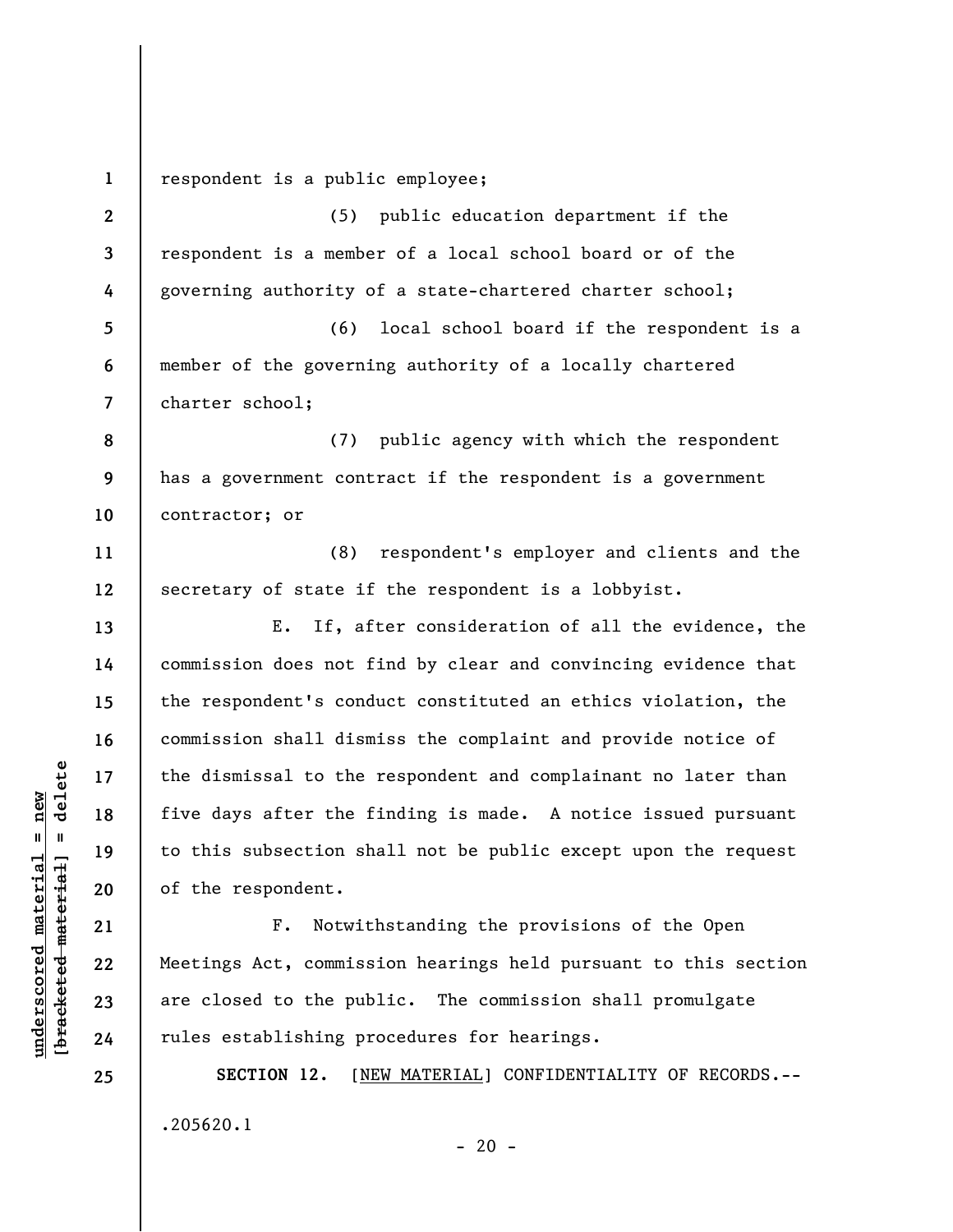**1 2 3 4 5 6 7 8 9 10 11 12 13 14 15 16 17 18 19 20 21 22 23 24 25**  All complaints, reports, files, records and communications collected or generated by the commission or its director that pertain to alleged ethics violations are confidential and not subject to the provisions of the Inspection of Public Records Act. Such complaints, reports, files, records or communications shall not be disclosed unless: A. disclosure is required pursuant to the provisions of the State Ethics Commission Act; B. they are offered into evidence at a judicial, legislative or administrative proceeding; C. disclosure is required by law or ordered by a court; or D. the respondent files with the commission a written waiver of confidentiality. **SECTION 13.** [NEW MATERIAL] CRIMINAL VIOLATIONS-- REFERRAL.--If the commission finds at any time that the respondent's conduct may amount to a criminal violation, the commission shall immediately refer the matter to the attorney general or an appropriate district attorney. The commission shall provide the attorney general or district attorney with all evidence collected during its investigation that may be used in a criminal proceeding. Nothing in this section prevents the commission from taking any action otherwise authorized by the State Ethics Commission Act or deciding to hold a matter in abeyance pending resolution of any criminal .205620.1

 $-21 -$ 

 $\frac{1}{2}$  intereted material = delete **[bracketed material] = delete**  $underscored material = new$ **underscored material = new**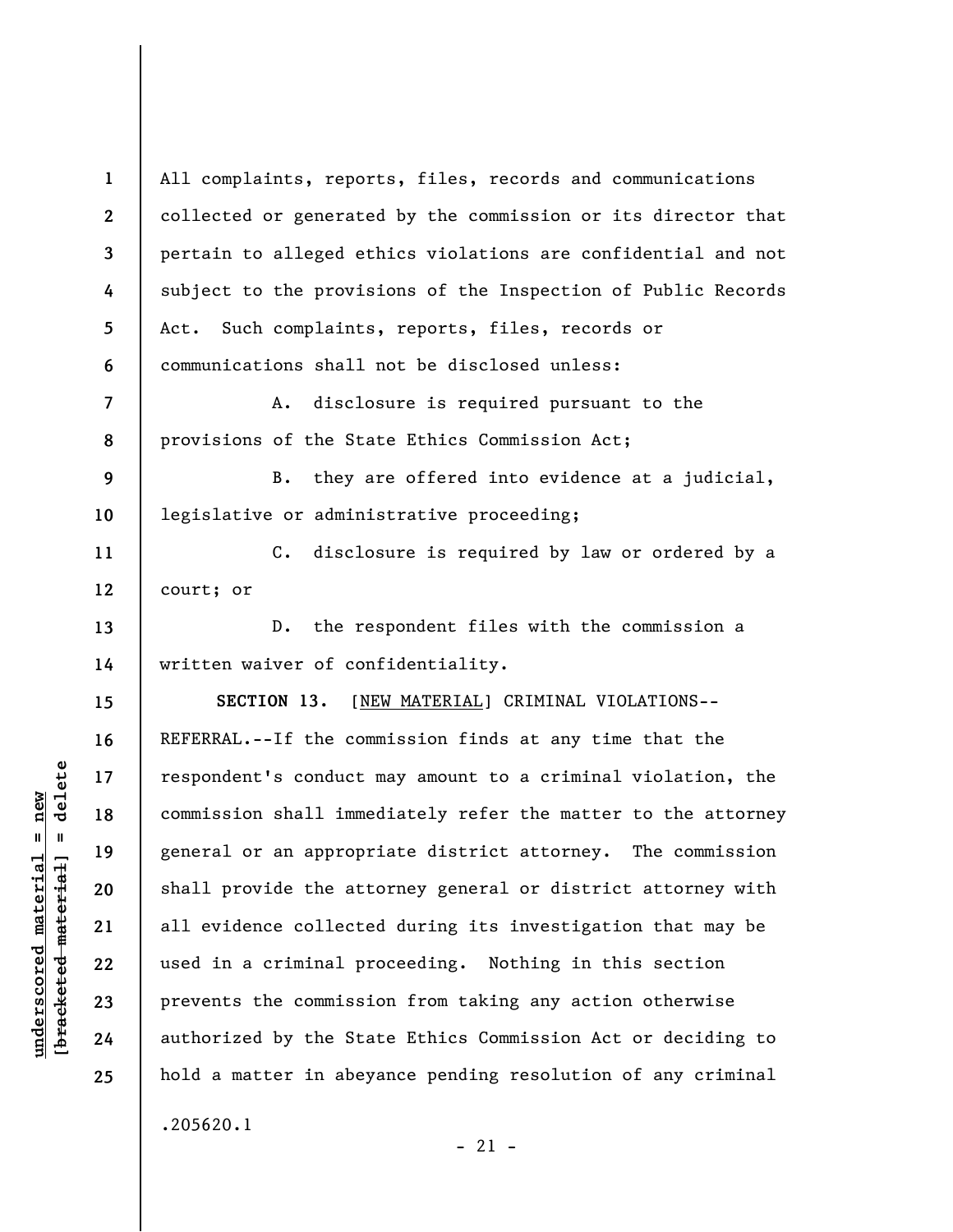charges.

**1** 

**2** 

**3** 

**4** 

**5** 

**6** 

**SECTION 14.** [NEW MATERIAL] LIMITATIONS ON JURISDICTION.--

A. The commission shall not accept or consider a complaint unless the complaint is filed or initiated within three years from the date on which the alleged conduct occurred.

**7 8 9 10 11 12 13 14 15 16 17 18**  B. The commission shall not take action on a complaint filed or initiated against a candidate for a public office covered by the State Ethics Commission Act on or after the filing date for a primary election through election day of the general election, except that the commission shall dismiss complaints that are frivolous, unfounded or outside the jurisdiction of the commission. A complainant shall be notified of this provision and shall be notified that the complainant may refer any allegations of criminal conduct to the attorney general or appropriate district attorney. The respondent shall be notified that a complaint has been filed and of the specific allegations in the complaint.

C. The commission shall not investigate allegations of misconduct involving campaign advertisements.

**SECTION 15.** [NEW MATERIAL] PROHIBITED ACTIONS.--

A. A person shall not take or threaten to take any retaliatory, disciplinary or other adverse action against another person who in good faith:

(1) files a complaint with the commission .205620.1

 $- 22 -$ 

 $\frac{1}{2}$  intereted material = delete **[bracketed material] = delete**  $underscored material = new$ **underscored material = new**

**24 25** 

**19** 

**20** 

**21** 

**22**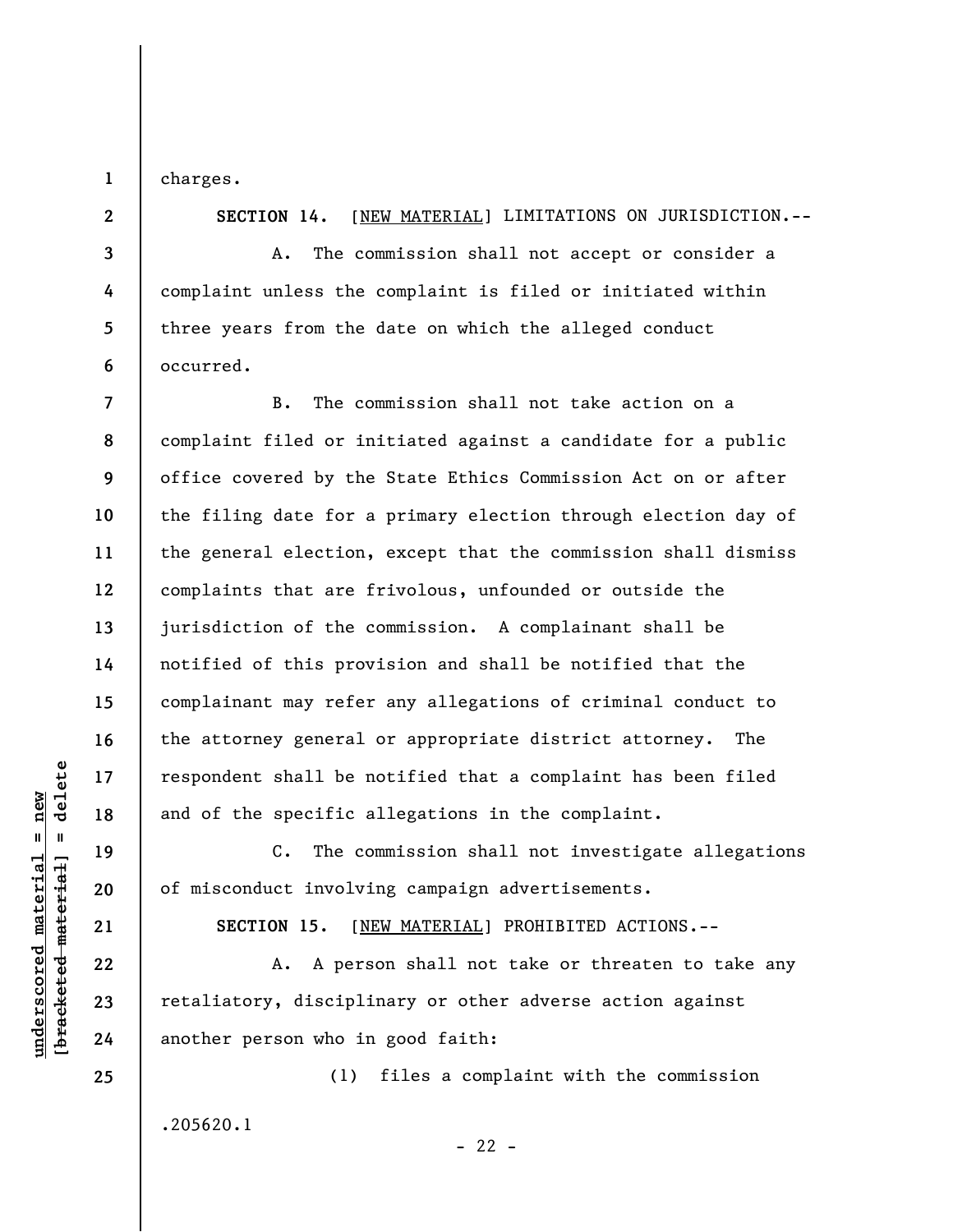alleging an ethics violation against a public official, public employee, government contractor or lobbyist; or

(2) provides testimony, records, documents or other information to the commission during an investigation or at a hearing conducted pursuant to the State Ethics Commission Act.

B. Nothing in the State Ethics Commission Act precludes civil actions or criminal sanctions for libel, slander or other civil or criminal claims against a person who files a false claim under that act.

**SECTION 16.** [NEW MATERIAL] CONFIDENTIALITY--PENALTY.--

A. Disclosure of any confidential complaint, report, file, record or communication in violation of the State Ethics Commission Act is a misdemeanor and shall be punished by a fine of not more than ten thousand dollars (\$10,000) or by imprisonment for not more than one year or both.

B. In addition to a penalty imposed pursuant to Subsection A of this section, a court may impose a civil penalty not to exceed twenty-five thousand dollars (\$25,000) for each violation of Section 12 of the State Ethics Commission Act.

C. The provisions of this section apply to a commission member, the director and commission employees or agents and also apply to a complainant from the time the complaint is filed until it is resolved and a final

 $- 23 -$ 

.205620.1

delete **[bracketed material] = delete**  $underscored material = new$ **underscored material = new**  $[breaked$  material = **1** 

**2** 

**3** 

**4** 

**5** 

**6** 

**7** 

**8** 

**9** 

**10** 

**11** 

**12** 

**13** 

**14** 

**15** 

**16** 

**17** 

**18** 

**19** 

**20** 

**21** 

**22** 

**23** 

**24**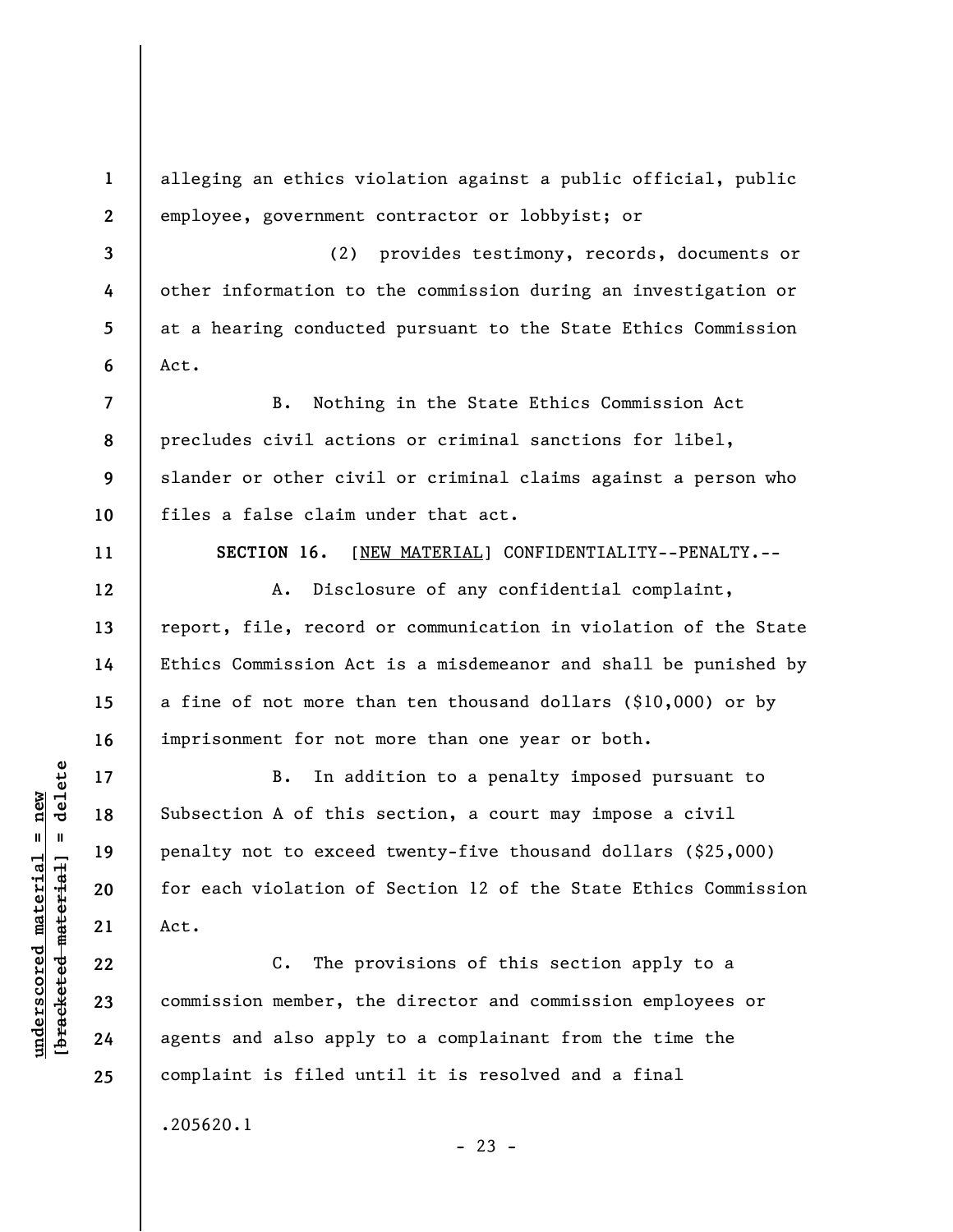**1**  determination is made.

**2** 

**3** 

**4** 

**5** 

**6** 

**7** 

**8** 

**9** 

**10** 

**11** 

**12** 

**13** 

**14** 

**15** 

**16** 

**17** 

**18** 

**19** 

**20** 

**21** 

**22** 

**23** 

**24** 

**25** 

**SECTION 17.** Section 10-15-1 NMSA 1978 (being Laws 1974, Chapter 91, Section 1, as amended) is amended to read:

"10-15-1. FORMATION OF PUBLIC POLICY--PROCEDURES FOR OPEN MEETINGS--EXCEPTIONS AND PROCEDURES FOR CLOSED MEETINGS.--

A. In recognition of the fact that a representative government is dependent upon an informed electorate, it is declared to be public policy of this state that all persons are entitled to the greatest possible information regarding the affairs of government and the official acts of those officers and employees who represent them. The formation of public policy or the conduct of business by vote shall not be conducted in closed meeting. All meetings of any public body except the legislature and the courts shall be public meetings, and all persons so desiring shall be permitted to attend and listen to the deliberations and proceedings. Reasonable efforts shall be made to accommodate the use of audio and video recording devices.

B. All meetings of a quorum of members of any board, commission, administrative adjudicatory body or other policymaking body of any state agency or any agency or authority of any county, municipality, district or political subdivision, held for the purpose of formulating public policy, including the development of personnel policy, rules, regulations or ordinances, discussing public business or taking .205620.1  $- 24 -$ 

 $\frac{1}{2}$  intereted material = delete **[bracketed material] = delete**  $underscored material = new$ **underscored material = new**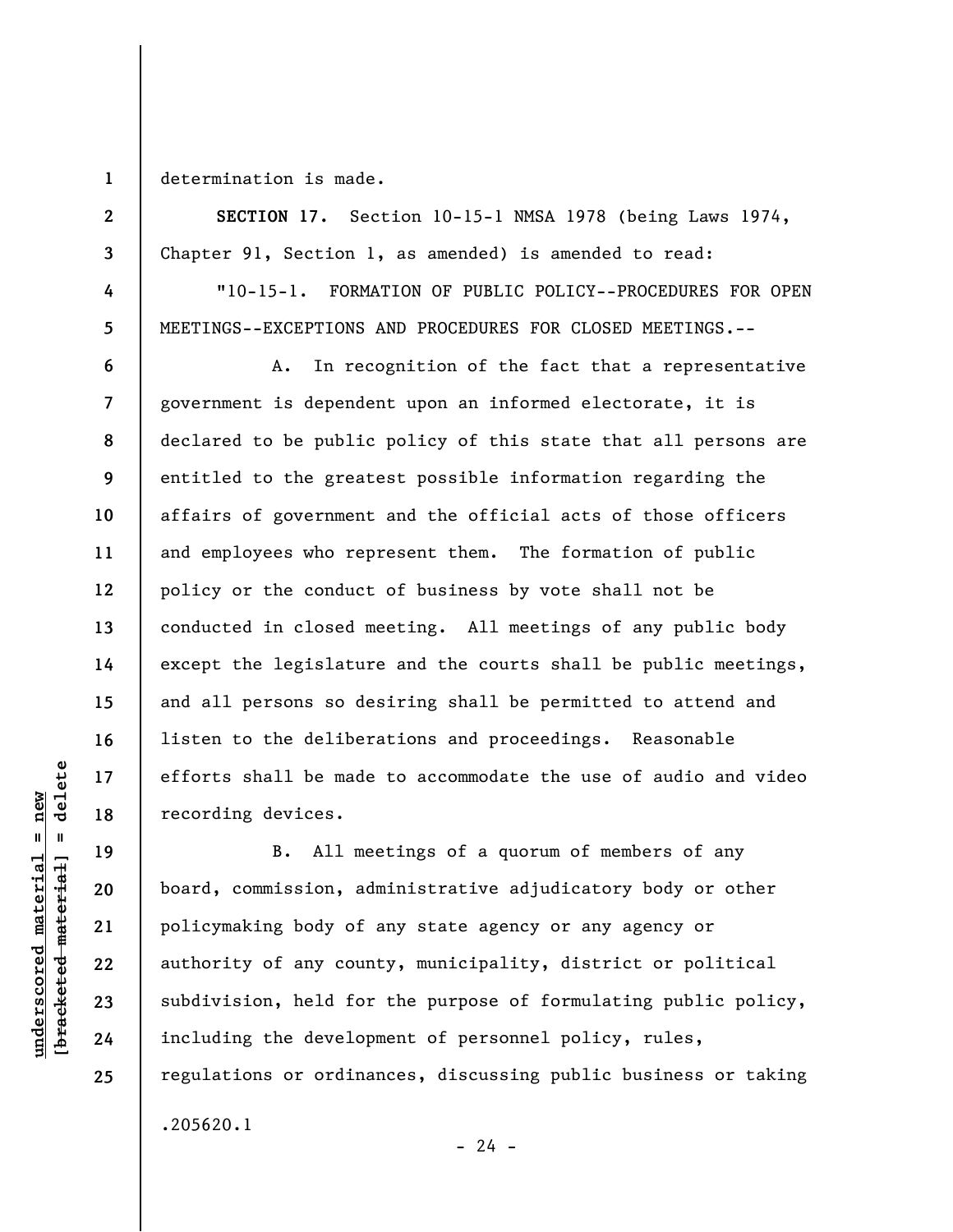any action within the authority of or the delegated authority of any board, commission or other policymaking body, are declared to be public meetings open to the public at all times, except as otherwise provided in the constitution of New Mexico or the Open Meetings Act. No public meeting once convened that is otherwise required to be open pursuant to the Open Meetings Act shall be closed or dissolved into small groups or committees for the purpose of permitting the closing of the meeting.

C. If otherwise allowed by law or rule of the public body, a member of a public body may participate in a meeting of the public body by means of a conference telephone or other similar communications equipment when it is otherwise difficult or impossible for the member to attend the meeting in person; provided that each member participating by conference telephone can be identified when speaking, all participants are able to hear each other at the same time and members of the public attending the meeting are able to hear any member of the public body who speaks during the meeting.

D. Any meetings at which the discussion or adoption of any proposed resolution, rule, regulation or formal action occurs and at which a majority or quorum of the body is in attendance, and any closed meetings, shall be held only after reasonable notice to the public. The affected body shall determine at least annually in a public meeting what notice for .205620.1

**1** 

**2** 

**3** 

**4** 

**5** 

**6** 

**7** 

**8** 

**9** 

**10** 

**11** 

**12** 

**13** 

**14** 

**15** 

**16** 

**17** 

**18** 

**19** 

**20** 

**21** 

**22** 

**23** 

**24** 

**25** 

 $- 25 -$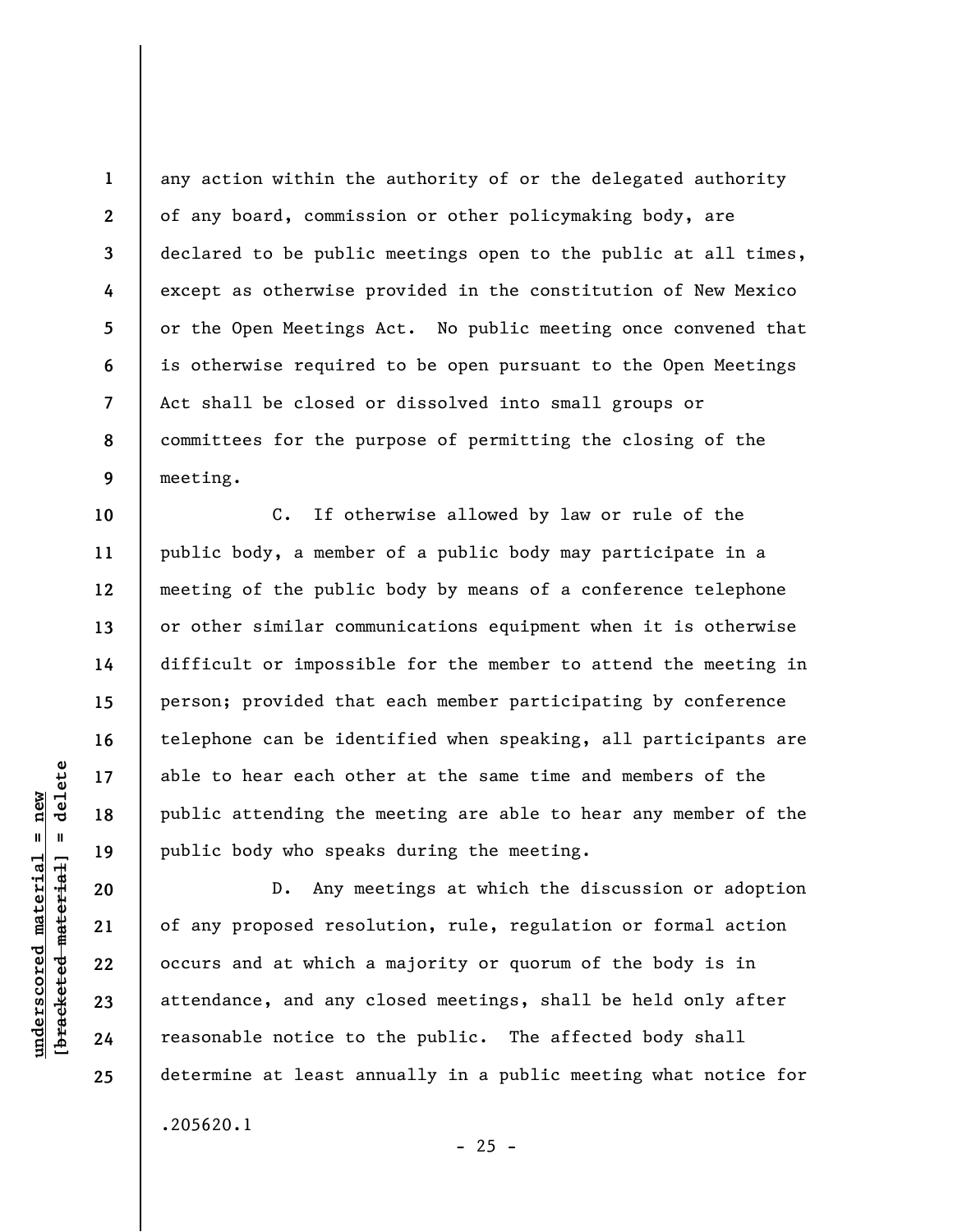a public meeting is reasonable when applied to that body. That notice shall include broadcast stations licensed by the federal communications commission and newspapers of general circulation that have provided a written request for such notice.

E. A public body may recess and reconvene a meeting to a day subsequent to that stated in the meeting notice if, prior to recessing, the public body specifies the date, time and place for continuation of the meeting and, immediately following the recessed meeting, posts notice of the date, time and place for the reconvened meeting on or near the door of the place where the original meeting was held and in at least one other location appropriate to provide public notice of the continuation of the meeting. Only matters appearing on the agenda of the original meeting may be discussed at the reconvened meeting.

F. Meeting notices shall include an agenda containing a list of specific items of business to be discussed or transacted at the meeting or information on how the public may obtain a copy of such an agenda. Except in the case of an emergency or in the case of a public body that ordinarily meets more frequently than once per week, at least seventy-two hours prior to the meeting, the agenda shall be available to the public and posted on the public body's [web site] website, if one is maintained. A public body that ordinarily meets more frequently than once per week shall post a draft agenda at .205620.1

delete **[bracketed material] = delete**  $anderscored material = new$ **underscored material = new**  $\mathbf{I}$ bracketed material

**1** 

**2** 

**3** 

**4** 

**5** 

**6** 

**7** 

**8** 

**9** 

**10** 

**11** 

**12** 

**13** 

**14** 

**15** 

**16** 

**17** 

**18** 

**19** 

**20** 

**21** 

**22** 

**23** 

**24** 

**25** 

 $- 26 -$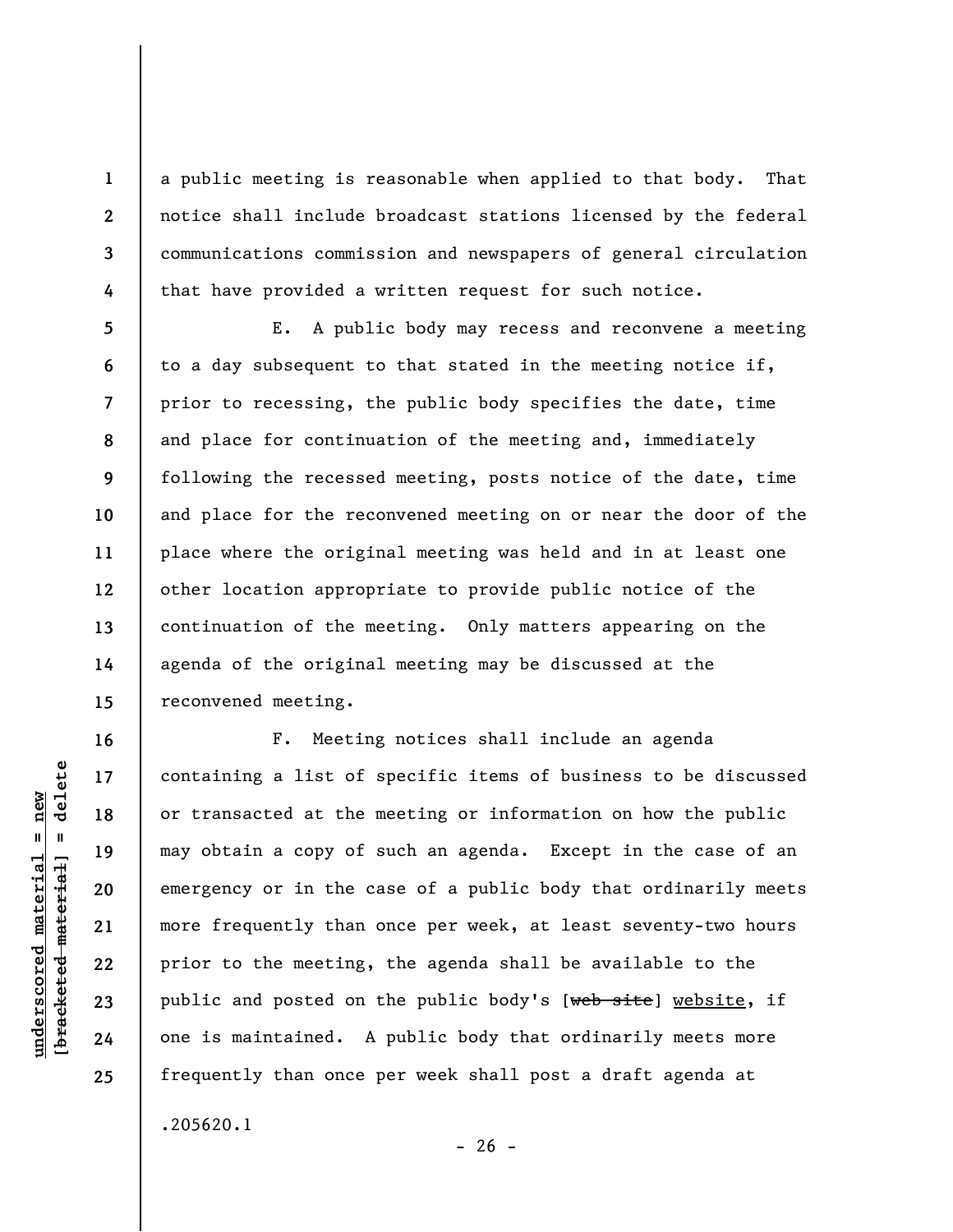**1 2 3 4 5 6 7 8 9 10 11 12 13**  least seventy-two hours prior to the meeting and a final agenda at least thirty-six hours prior to the meeting. Except for emergency matters, a public body shall take action only on items appearing on the agenda. For purposes of this subsection, "emergency" refers to unforeseen circumstances that, if not addressed immediately by the public body, will likely result in injury or damage to persons or property or substantial financial loss to the public body. Within ten days of taking action on an emergency matter, the public body shall report to the attorney general's office the action taken and the circumstances creating the emergency; provided that the requirement to report to the attorney general is waived upon the declaration of a state or national emergency.

G. The board, commission or other policymaking body shall keep written minutes of all its meetings. The minutes shall include at a minimum the date, time and place of the meeting, the names of members in attendance and those absent, the substance of the proposals considered and a record of any decisions and votes taken that show how each member voted. All minutes are open to public inspection. Draft minutes shall be prepared within ten working days after the meeting and shall be approved, amended or disapproved at the next meeting where a quorum is present. Minutes shall not become official until approved by the policymaking body.

H. The provisions of Subsections A, B and G of this .205620.1

 $=$  delete **[bracketed material] = delete**  $underscored material = new$ **underscored material = new** bracketed material

**14** 

**15** 

**16** 

**17** 

**18** 

**19** 

**20** 

**21** 

**22** 

**23** 

**24**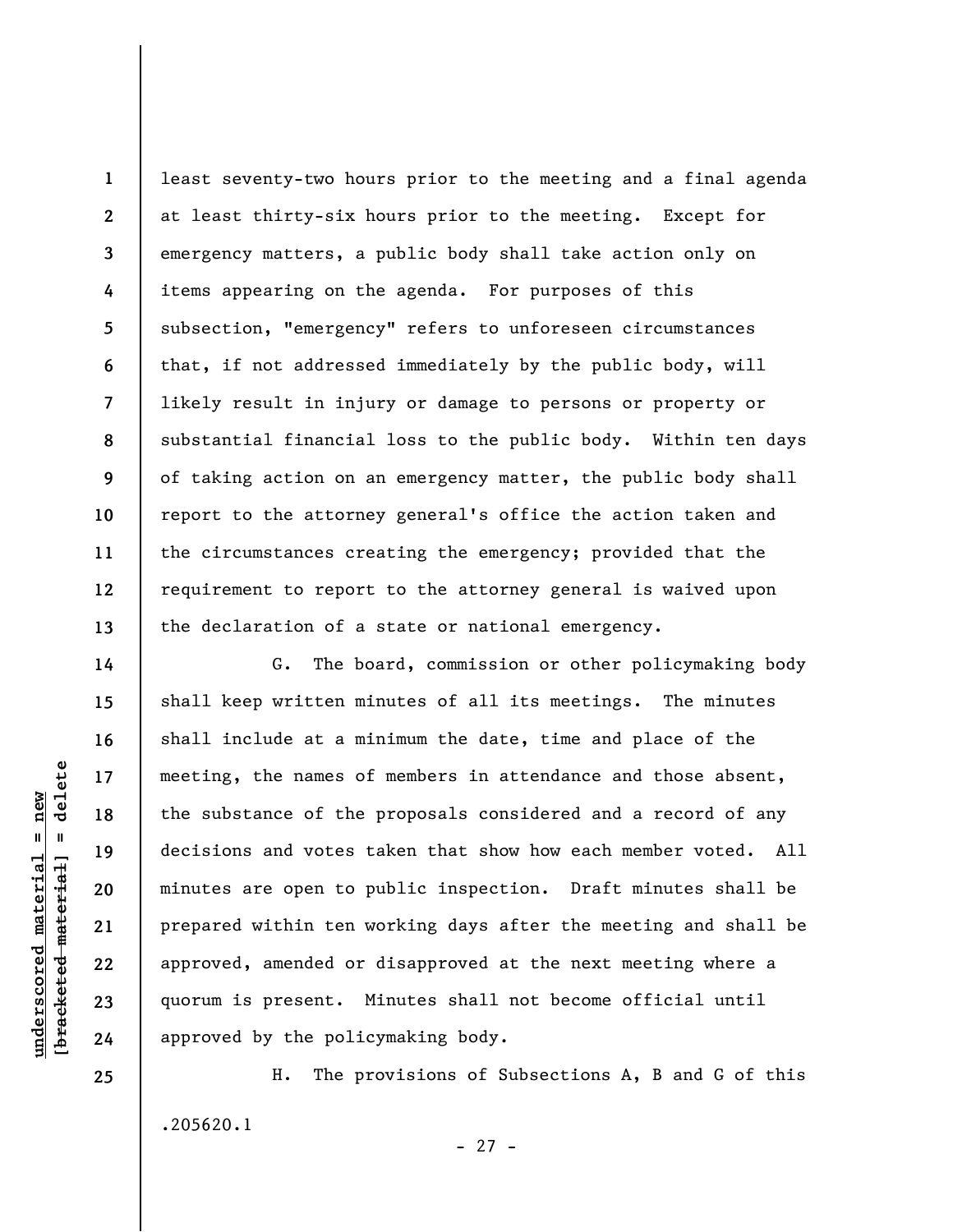**1**  section do not apply to:

**2 3 4 5 6 7 8 9 10 11 12 13 14 15 16 17**  (1) meetings pertaining to issuance, suspension, renewal or revocation of a license, except that a hearing at which evidence is offered or rebutted shall be open. All final actions on the issuance, suspension, renewal or revocation of a license shall be taken at an open meeting; (2) limited personnel matters; provided that for purposes of the Open Meetings Act, "limited personnel matters" means the discussion of hiring, promotion, demotion, dismissal, assignment or resignation of or the investigation or consideration of complaints or charges against any individual public employee; provided further that this paragraph is not to be construed as to exempt final actions on personnel from being taken at open public meetings, nor does it preclude an aggrieved public employee from demanding a public hearing. Judicial candidates interviewed by any commission shall have the right to demand an open interview;

(3) deliberations by a public body in connection with an administrative adjudicatory proceeding. For purposes of this paragraph, "administrative adjudicatory proceeding" means a proceeding brought by or against a person before a public body in which individual legal rights, duties or privileges are required by law to be determined by the public body after an opportunity for a trial-type hearing. Except as otherwise provided in this section, the actual .205620.1

- 28 -

**18** 

**19** 

**20** 

**21** 

**22** 

**23** 

**24**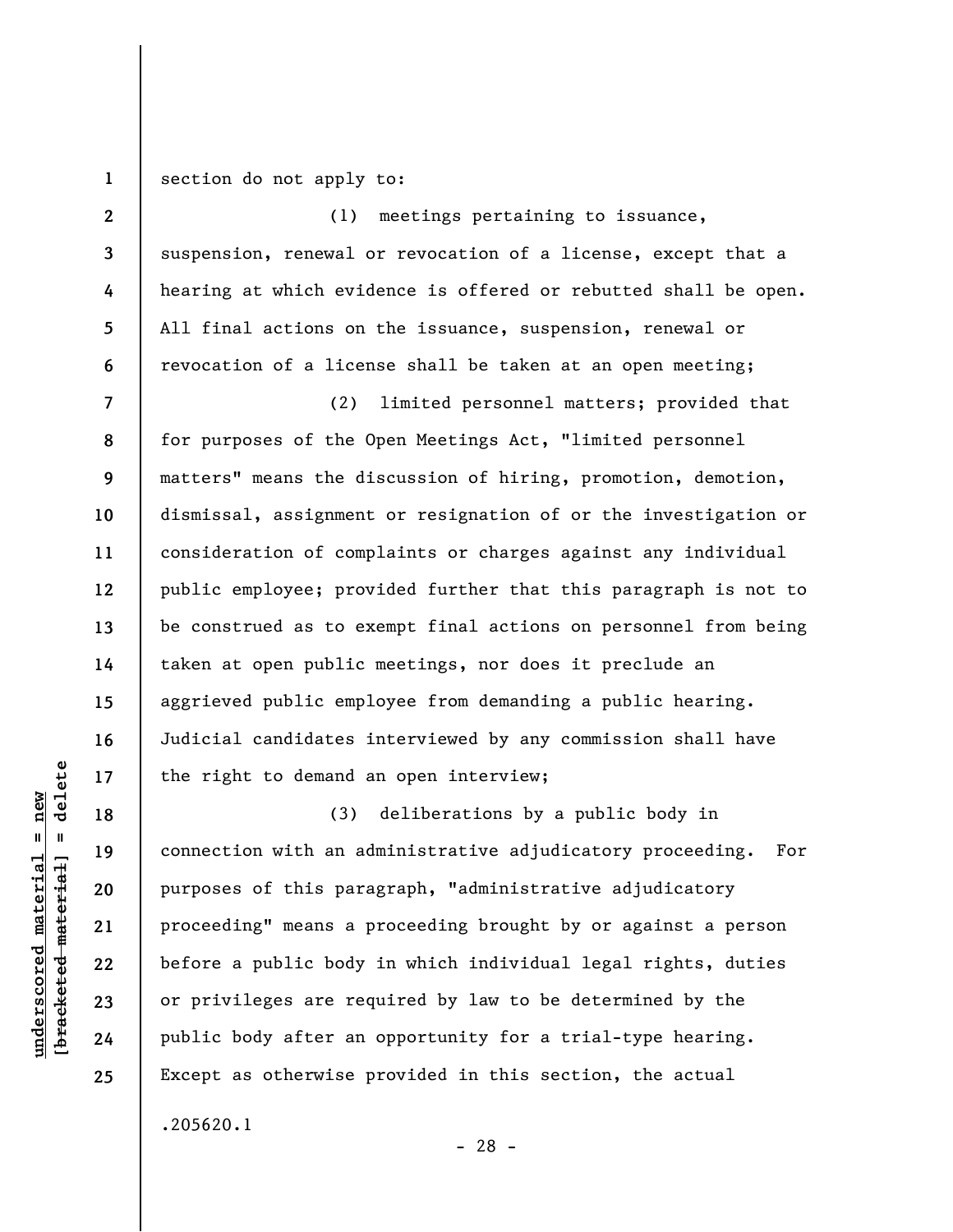administrative adjudicatory proceeding at which evidence is offered or rebutted and any final action taken as a result of the proceeding shall occur in an open meeting;

(4) the discussion of personally identifiable information about any individual student, unless the student or the student's parent or guardian requests otherwise;

(5) meetings for the discussion of bargaining strategy preliminary to collective bargaining negotiations between the policymaking body and a bargaining unit representing the employees of that policymaking body and collective bargaining sessions at which the policymaking body and the representatives of the collective bargaining unit are present;

(6) that portion of meetings at which a decision concerning purchases in an amount exceeding two thousand five hundred dollars (\$2,500) that can be made only from one source is discussed and that portion of meetings at which the contents of competitive sealed proposals solicited pursuant to the Procurement Code are discussed during the contract negotiation process. The actual approval of purchase of the item or final action regarding the selection of a contractor shall be made in an open meeting;

(7) meetings subject to the attorney-client privilege pertaining to threatened or pending litigation in which the public body is or may become a participant;

.205620.1

- 29 -

 $\frac{1}{2}$  of  $\frac{1}{2}$  and  $\frac{1}{2}$  and  $\frac{1}{2}$  and  $\frac{1}{2}$  and  $\frac{1}{2}$  and  $\frac{1}{2}$  and  $\frac{1}{2}$  and  $\frac{1}{2}$  and  $\frac{1}{2}$  and  $\frac{1}{2}$  and  $\frac{1}{2}$  and  $\frac{1}{2}$  and  $\frac{1}{2}$  and  $\frac{1}{2}$  and  $\frac{1}{2}$  an **[bracketed material] = delete**  $anderscored material = new$ **underscored material = new**

**1** 

**2** 

**3** 

**4** 

**5** 

**6** 

**7** 

**8** 

**9** 

**10** 

**11** 

**12** 

**13** 

**14** 

**15** 

**16** 

**17** 

**18** 

**19** 

**20** 

**21** 

**22** 

**23** 

**24**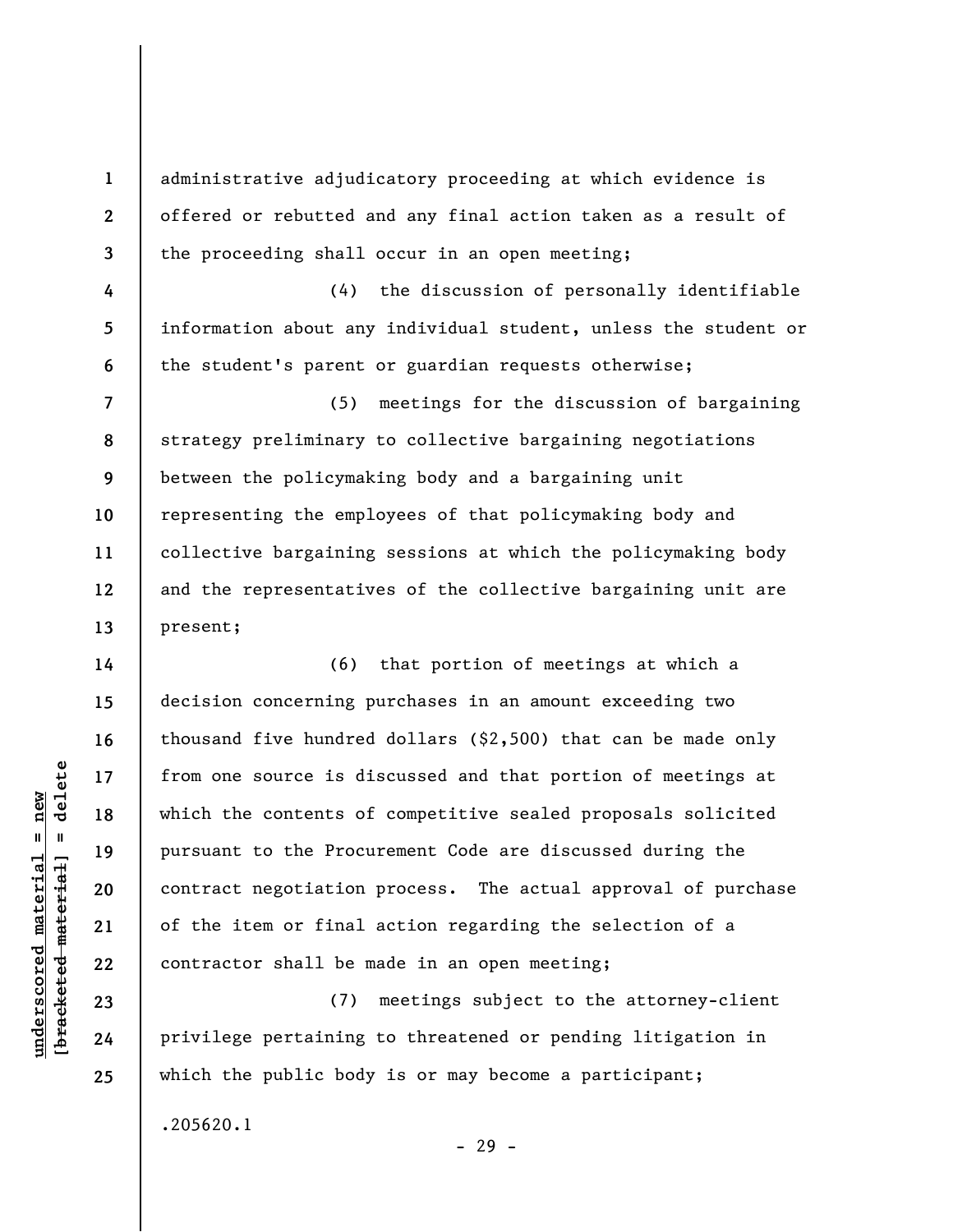**1 2 3 4 5 6 7 8 9 10 11 12 13 14 15 16 17 18 19 20 21 22 23 24 25**  (8) meetings for the discussion of the purchase, acquisition or disposal of real property or water rights by the public body; (9) those portions of meetings of committees or boards of public hospitals where strategic and long-range business plans or trade secrets are discussed; [and] (10) that portion of a meeting of the gaming control board dealing with information made confidential pursuant to the provisions of the Gaming Control Act; and (11) meetings of the state ethics commission relating to complaints or investigations of alleged ethics violations. I. If any meeting is closed pursuant to the exclusions contained in Subsection H of this section: (1) the closure, if made in an open meeting, shall be approved by a majority vote of a quorum of the policymaking body; the authority for the closure and the subject to be discussed shall be stated with reasonable specificity in the motion calling for the vote on a closed meeting; the vote shall be taken in an open meeting; and the vote of each individual member shall be recorded in the minutes. Only those subjects announced or voted upon prior to closure by the policymaking body may be discussed in a closed meeting; or (2) if a closure is called for when the

 $-30 -$ 

 $\frac{1}{2}$  of  $\frac{1}{2}$  and  $\frac{1}{2}$  and  $\frac{1}{2}$  and  $\frac{1}{2}$  and  $\frac{1}{2}$  and  $\frac{1}{2}$  and  $\frac{1}{2}$  and  $\frac{1}{2}$  and  $\frac{1}{2}$  and  $\frac{1}{2}$  and  $\frac{1}{2}$  and  $\frac{1}{2}$  and  $\frac{1}{2}$  and  $\frac{1}{2}$  and  $\frac{1}{2}$  an **[bracketed material] = delete**  $underscored material = new$ **underscored material = new**

.205620.1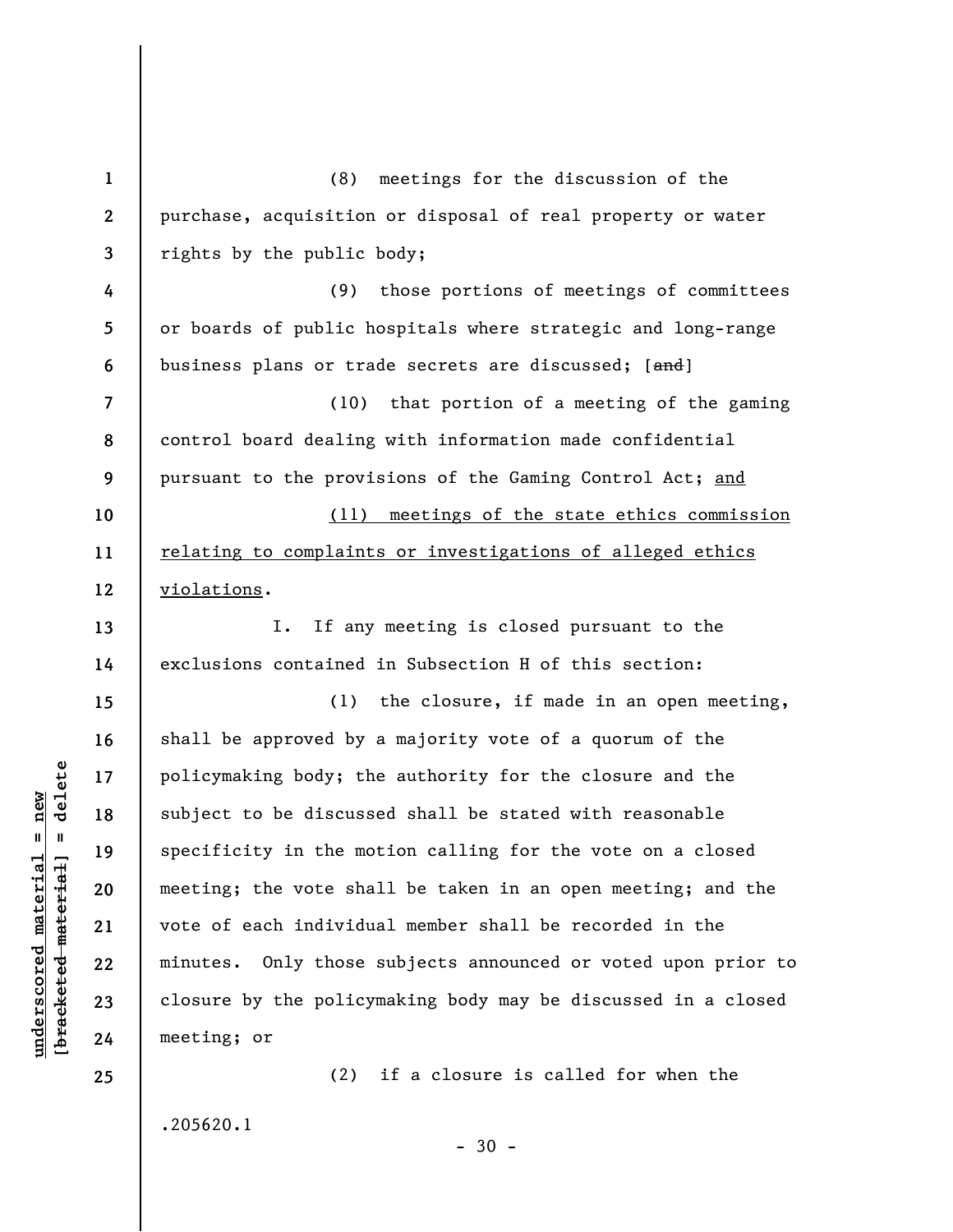policymaking body is not in an open meeting, the closed meeting shall not be held until public notice, appropriate under the circumstances, stating the specific provision of the law authorizing the closed meeting and stating with reasonable specificity the subject to be discussed is given to the members and to the general public.

**7 8 9 10 11 12 13 14**  J. Following completion of any closed meeting, the minutes of the open meeting that was closed or the minutes of the next open meeting if the closed meeting was separately scheduled shall state that the matters discussed in the closed meeting were limited only to those specified in the motion for closure or in the notice of the separate closed meeting. This statement shall be approved by the public body under Subsection G of this section as part of the minutes."

**SECTION 18.** TEMPORARY PROVISION--REPORT ON EXTENSION OF STATE ETHICS COMMISSION JURISDICTION TO LOCAL GOVERNMENTS.--By January 1, 2020, the state ethics commission shall submit a report to the legislature and the governor regarding the extension of commission jurisdiction to elected and appointed officials and employees of political subdivisions of the state. The report shall include and make recommendations on:

A. a detailed plan formulated by the commission for implementation of an extension of its jurisdiction, including a proposed time line;

B. the estimated number of additional employees and .205620.1

- 31 -

 $\frac{1}{2}$  of  $\frac{1}{2}$  and  $\frac{1}{2}$  and  $\frac{1}{2}$  and  $\frac{1}{2}$  and  $\frac{1}{2}$  and  $\frac{1}{2}$  and  $\frac{1}{2}$  and  $\frac{1}{2}$  and  $\frac{1}{2}$  and  $\frac{1}{2}$  and  $\frac{1}{2}$  and  $\frac{1}{2}$  and  $\frac{1}{2}$  and  $\frac{1}{2}$  and  $\frac{1}{2}$  an **[bracketed material] = delete**  $underscored material = new$ **underscored material = new**

**25** 

**1** 

**2** 

**3** 

**4** 

**5** 

**6** 

**15** 

**16** 

**17** 

**18** 

**19** 

**20** 

**21** 

**22** 

**23**